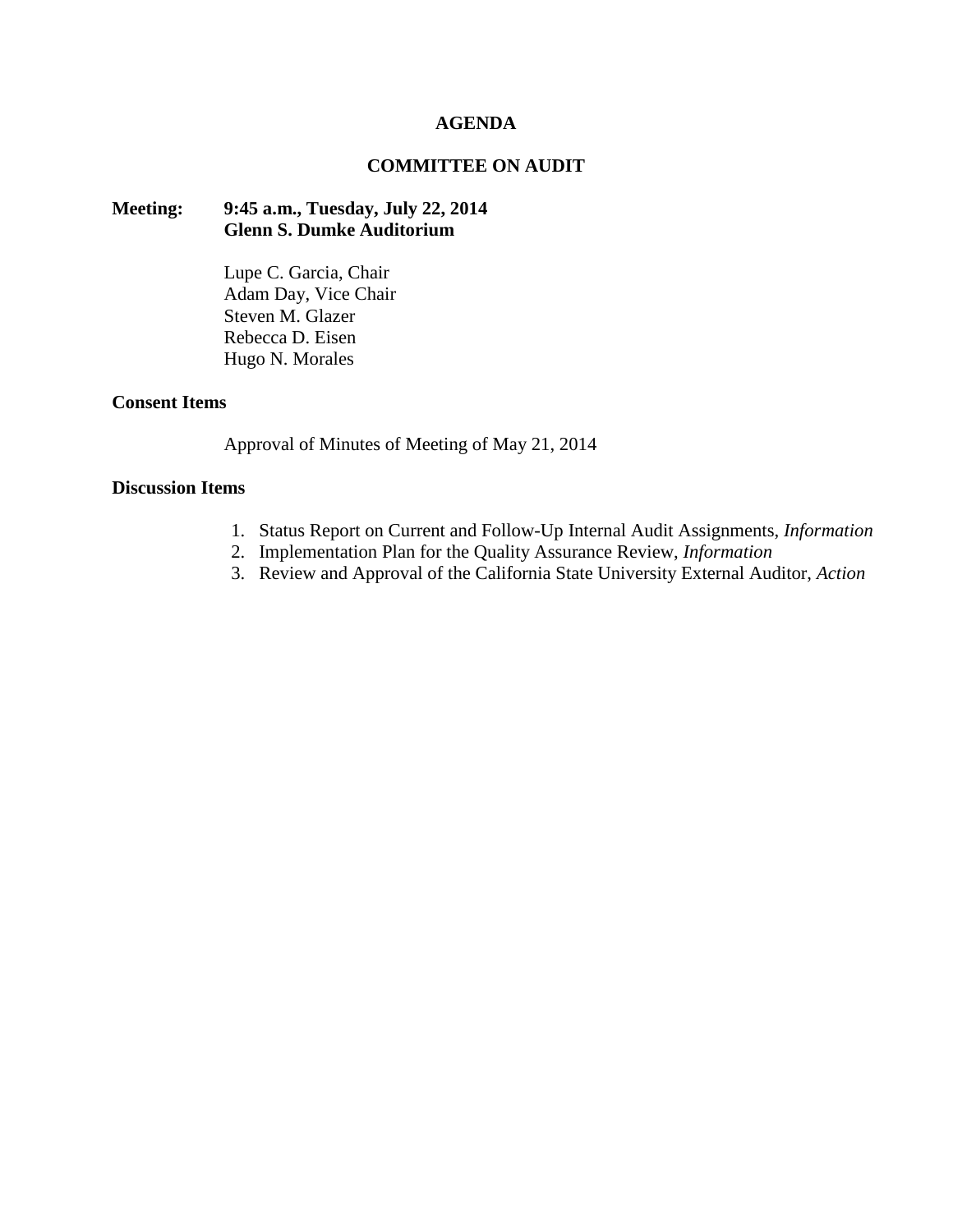# **MINUTES OF THE MEETING OF COMMITTEE ON AUDIT**

**Trustees of The California State University Office of the Chancellor Glenn S. Dumke Conference Center 401 Golden Shore Long Beach, California**

**May 21, 2014**

# **Members Present**

Lupe C. Garcia, Chair Adam Day Rebecca D. Eisen Hugo N. Morales Bob Linscheid, Chair of the Board Timothy P. White, Chancellor

Chair Garcia called the meeting to order.

# **Approval of Minutes**

The minutes of the meeting of March 26, 2014, were approved as submitted.

# **Quality Assurance Review for the Office of Audit and Advisory Services**

Mr. Larry Mandel, vice chancellor and chief audit officer, stated that all California state agencies with an audit function are required to follow the practices put forth by the Institute of Internal Auditors (IIA), an international organization based in Florida. He stated that as a best practice, the IIA recommends that a quality assurance review (QAR) of the audit function be conducted once every five years. In January 2014, the Office of Audit and Advisory Services (OAAS) underwent a QAR by an external review team comprised of Toni Stephens, executive director of audit and compliance at The University of Texas at Dallas; Beth Buse, executive director of internal audit for the Minnesota State Colleges and Universities; and Sheryl Vacca, senior vice president and chief compliance and audit officer for the University of California. Mr. Mandel indicated that Ms. Vacca would be presenting the QAR report to the board and that he would be providing a plan of action addressing each of the recommendations for enhancements at a future board meeting.

Ms. Sheryl Vacca provided an overview of the quality assurance review. She noted that the principal objectives of the QAR were to assess the audit division's conformity to the IIA *International Professional Practices Framework*, which includes the *International Standards for the Professional Practice of Internal Auditing* (*Standards*) and the *Code of Ethics*; evaluate the audit division's effectiveness in carrying out its mission as defined in its charter; and identify opportunities to enhance internal audit management and work processes, as well as its value to the California State University System.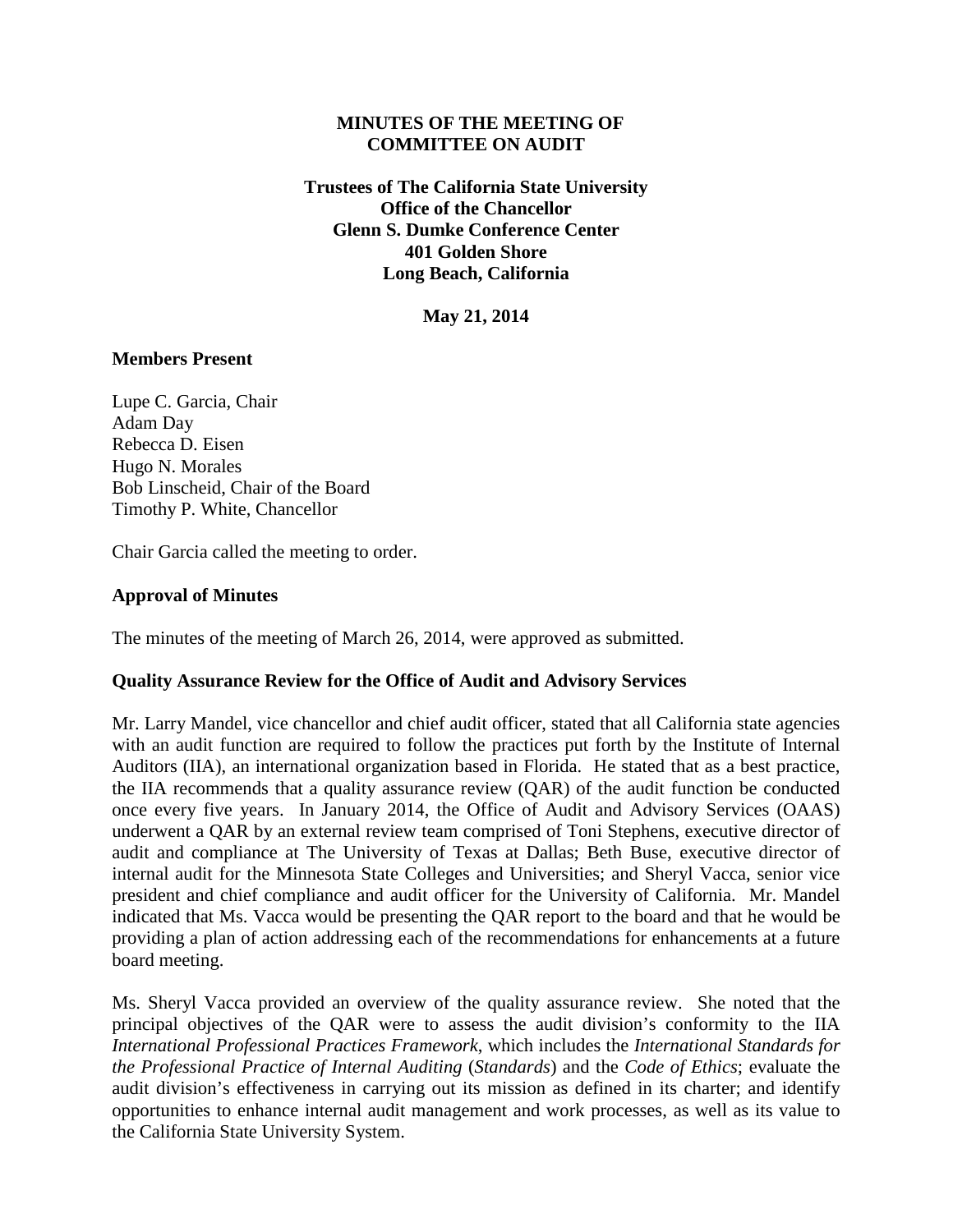#### 2 Aud

Ms. Vacca stated that based on the opinion of the QAR team, the OAAS generally conforms to the *Standards* in all material respects during the period under review, except for Standard 1312, *External Assessments*, which was rated as partially conforms. She noted that Standard 1312 requires external assessments be conducted at least once every five years, and the last full QAR of the OAAS was performed over five years ago in November 2006 with an additional review of audit coverage performed in October 2007. She explained that "generally conforms" is the highest rating and "partially conforms" means deficiencies, while they might impair, did not prohibit internal audit from carrying out its responsibilities. Ms. Vacca commented that it is very important to note that even though the external assessment was not done within the five-year time period, it did not prevent the internal auditor from providing good outcomes related to their services.

Trustee Morales asked how the issue of untimely external assessments could be addressed.

Mr. Mandel assured Trustee Morales that future external assessment reviews would be conducted within the five-year requirement. He explained that the delay was deemed necessary in order that the review address both the addition of an advisory services function to the audit office and an attempt to implement a systemwide compliance function.

Ms. Vacca continued by emphasizing that the external review team observed a number of best practices demonstrated by the OAAS. She noted that one of these best practices is that the vice chancellor and chief audit officer reports directly to the Board of Trustees through the chair of the Committee on Audit. She stated that it is the team's opinion that this is the optimum reporting arrangement and very, very important for the audit function. In addition, she indicated that because the audit charter was being updated by the audit committee at the time of the QAR, it had not been available for review; however, the team recognized there was work being done on the charter and believed that it was moving in the right direction.

Ms. Vacca stated that based on feedback from surveys sent to internal constituents both by the external review team and by the OAAS as well as from interviews held with some board members, the constituency at the California State University System feels very positive towards the internal audit services that are provided. She noted that there is quite a bit of expertise in the internal audit arena (approximately 15 years of experience/team member, which is to be commended), as well as being certified and professionally recognized in our industry. In addition, Ms. Vacca stated that the new advisory services function has also been viewed as a very positive element. She commented that the board should be very proud of the audit team and the services that it offers.

Chair Garcia thanked Ms. Vacca for the thorough quality assurance review and noted that Mr. Mandel will provide a plan of action to address the recommendations provided in the report at a future board meeting.

Chancellor White also thanked Ms. Vacca and the other members of the QAR team, adding that it is satisfying to know that the overall external assessment was very positive. He then asked for more discussion on Standard 2000 – Management of the Internal Activity, which notes that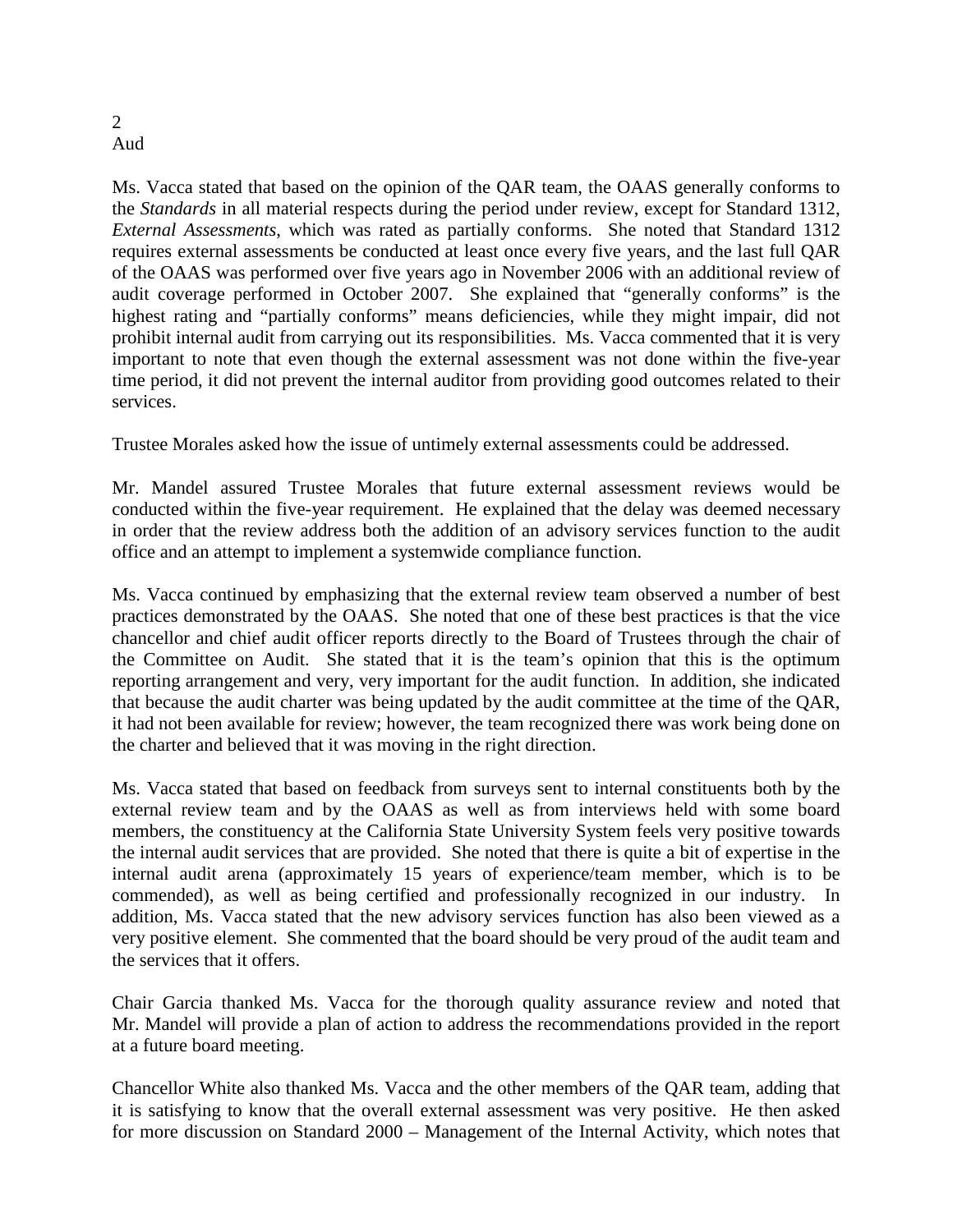some of the campuses have internal audit positions that organizationally report to campus presidents or finance officers rather than to the vice chancellor and chief audit officer. Chancellor White asked where this observation ranks on a level of issues to be focused on in the future. In addition, he asked for the advantages and disadvantages of the way the system is currently conducting audit business at the campuses.

Ms. Vacca responded that from the external review team's perspective derived from reviewing documentation and workpapers, as well as through interviews, there are many different functions that are occurring at the campus level that appear under the auspice of audit. She noted her understanding that there are individuals who have the title of auditor at the campus level. She stated that while the external review team is not purporting that there has to be a full-on centralized function of internal audit for the whole system, it is important that there be a centralized communication, at least, and that these auditors if they are performing internal audit activities should at least be following the *Standards* according to the profession. She added that the external review team could not ascertain one way or another whether that was the case. In addition, Ms. Vacca indicated that from a board perspective, it is very, very difficult to know the risk process in a decentralized arena and whether or not their approach has completely remediated the issues of risk identified through audits, without it flowing up in a centralized communication. She stated that the team would advocate that there absolutely has to be some kind of centralized reporting or communication to be able to bring those issues forward to the senior leadership as well as to the board.

Chancellor White stated that even though there may be lack of awareness of a risk, the trustees as fiduciaries bear that risk.

Trustee Garcia stated that the next steps will be for Mr. Mandel to identify the prioritization of the recommendations noted in the QAR report. She further stated that there will be a lot of assessment and evaluation for this process because we want to ensure that the board is able to identify appropriately all of the risks from a system perspective.

Trustee Garcia again thanked Ms. Vacca for making the time to come and present the results of the QAR to the board and thanked Mr. Mandel and his audit team for all the work they do for the system and for the state.

# **Status Report on Current and Follow-Up Internal Audit Assignments**

Mr. Mandel presented the Status Report on Current and Follow-up Internal Audit Assignments. He stated that the 2014 audit assignments are currently being conducted and are progressing in a timely manner for completion by the end of the calendar year. He then reminded everyone that updates to the status report are displayed in green numerals and indicate progress toward or completion of recommendations since the distribution of the agenda. Mr. Mandel stated that the campuses continue to do an excellent job in the completion of the recommendations on a timely basis. He noted that since the distribution of the current status report, additional recommendations had been completed. In addition, he reported that the one recommendation outstanding for 11 months pertaining to International Programs at California State University,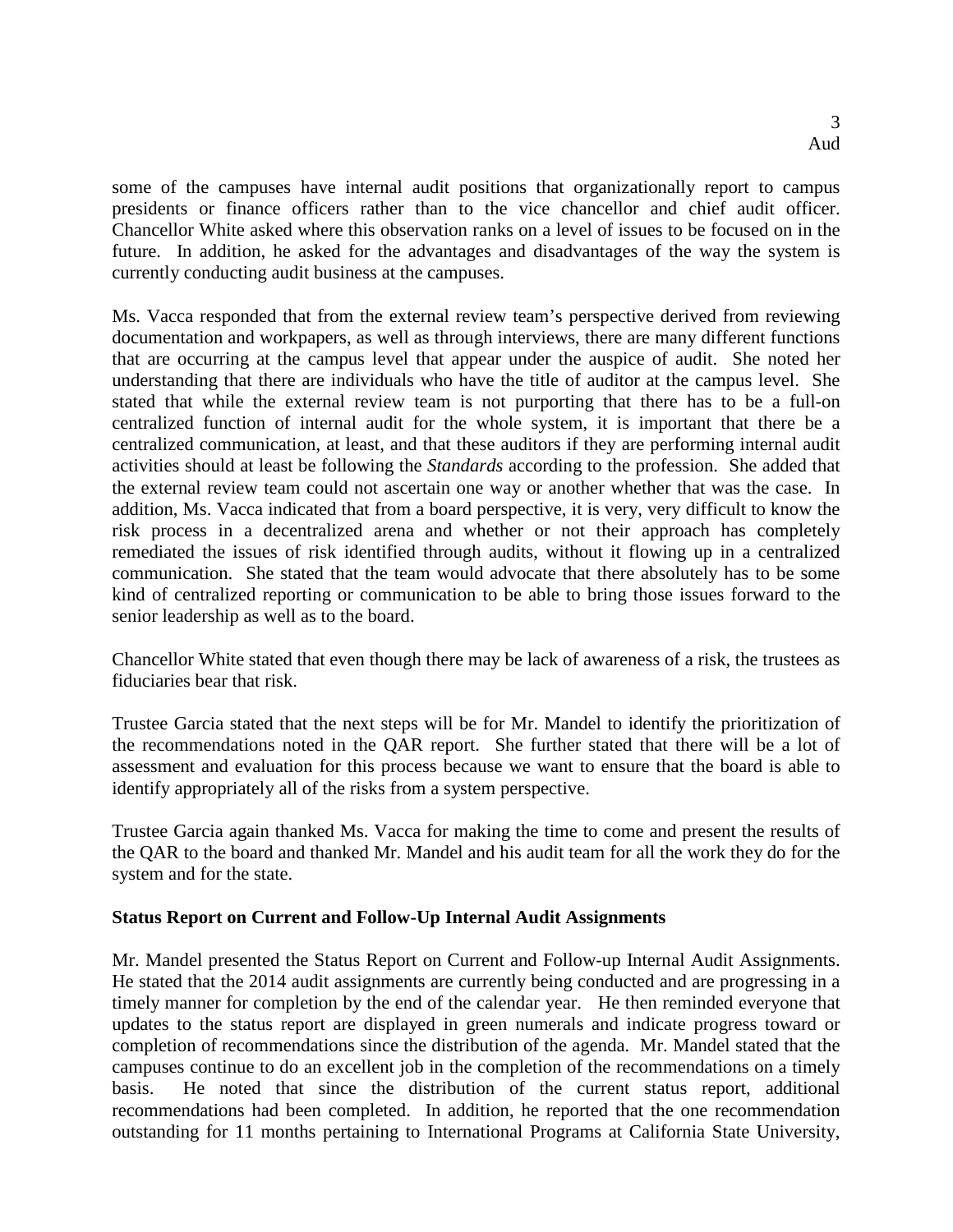#### 4 Aud

Sacramento and the four recommendations outstanding for seven months pertaining to Centers and Institutes at California State University, San Marcos have now been completed. Mr. Mandel added that although no recommendations have been completed at the 6-month benchmark period for Credit Cards, Systemwide and Sensitive Data Security and Protection at the CSU Chancellor's Office, he indicated that he was assured by management that good progress is being made toward completing them all within a reasonable time period.

The meeting adjourned.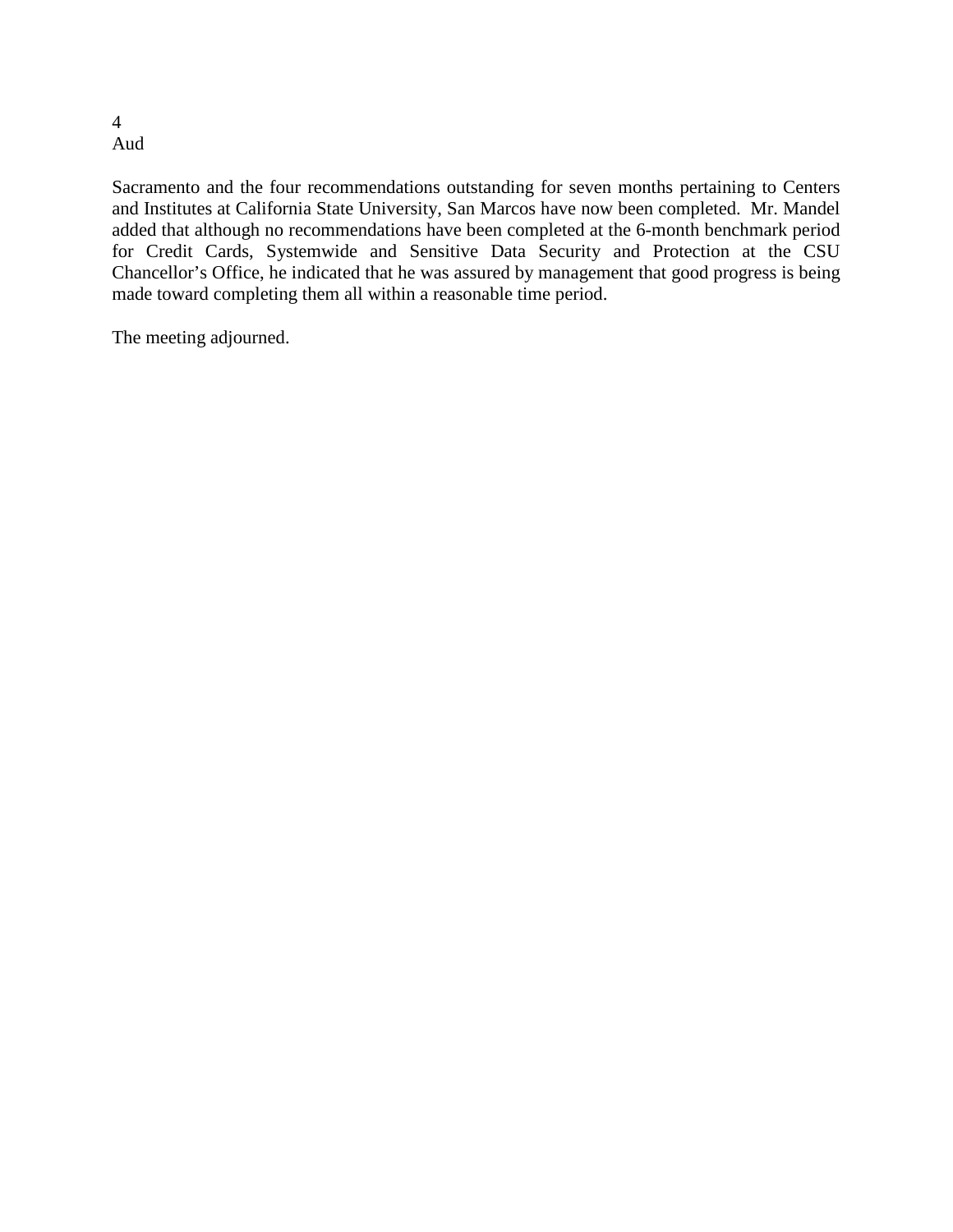#### **Information Item**

Agenda Item 1 July 22, 2014 Page 1 of 4

#### **COMMITTEE ON AUDIT**

#### **Status Report on Current and Follow-up Internal Audit Assignments**

#### **Presentation By**

Larry Mandel Vice Chancellor and Chief Audit Officer

#### **Summary**

This item includes both a status report on the 2014 audit plan and follow-up on past assignments. For the 2014 year, assignments were made to conduct reviews of Auxiliary Organizations, highrisk areas (Information Security, Accessible Technology, and Conflict of Interest), high profile areas (Sponsored Programs – Post Awards, Continuing Education, and Executive Travel), core financial area (Lottery Funds), and Construction. In addition, follow-up on current/past assignments (Auxiliary Organizations, International Programs, Credit Cards, Sensitive Data Security, Centers and Institutes, Hazardous Materials Management, Sponsored Programs, Student Health Services, Conflict of Interest, and Lottery Funds) was being conducted on approximately 30 prior campus/auxiliary reviews. Attachment A summarizes the reviews in tabular form. An up-to-date Attachment A will be distributed at the committee meeting.

# **Status Report on Current and Follow-up Internal Audit Assignments**

#### *Auxiliary Organizations*

The initial audit plan indicated that approximately 273 staff weeks of activity (26.6 percent of the plan) would be devoted to auditing internal compliance/internal control at eight campuses/29 auxiliaries. Two campus/eight auxiliaries reports are awaiting a campus response prior to finalization, report writing is being completed for one campus/three auxiliaries, and fieldwork is being conducted at one campus/six auxiliaries.

# *High-Risk Areas*

#### Information Security

The initial audit plan indicated that approximately 51 staff weeks of activity (5.0 percent of the plan) would be devoted to a review of the systems and managerial/technical measures for ongoing evaluation of data/information collected; identifying confidential, private or sensitive information; authorizing access; securing information; detecting security breaches; and security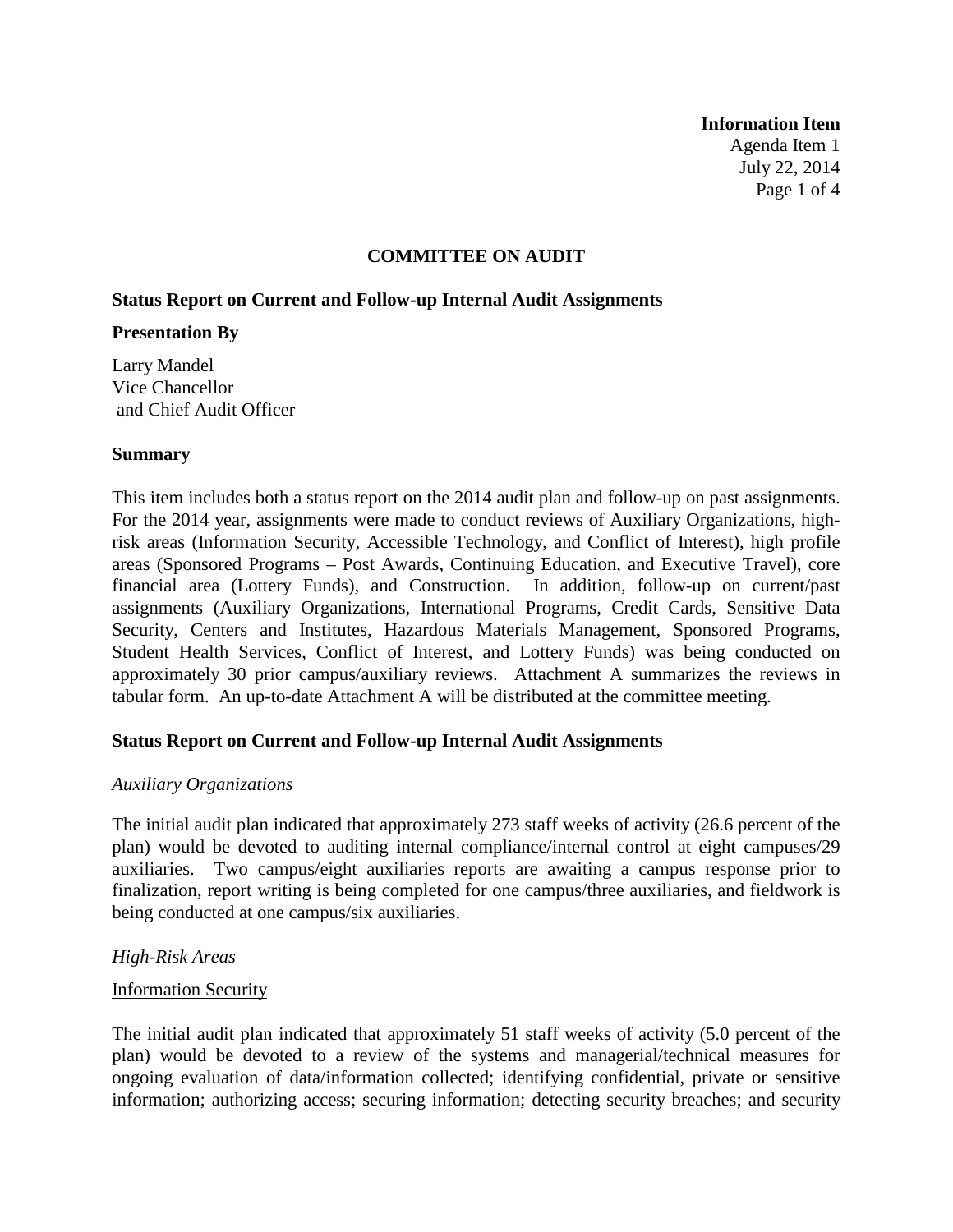Aud Agenda Item 1 July 22, 2014 Page 2 of 4

incident reporting and response. Six campuses will be reviewed. Report writing is being completed at one campus.

#### Accessible Technology

The initial audit plan indicated that approximately 51 staff weeks of activity (5.0 percent of the plan) would be devoted to a review of compliance with laws and regulations specific to the Americans with Disabilities Act of 1990 as it applies to accessible technology requirements and program access. Six campuses will be reviewed. Three reports are awaiting a campus response prior to finalization, and report writing is being completed for three campuses.

# Conflict of Interest

The initial audit plan indicated that approximately 53 staff weeks of activity (5.1 percent of the plan) would be devoted to a review of the process for identification of designated positions; monitoring, tracking, and review of disclosures relating to conflicts of interest, such as research disclosures; faculty and CSU-designated officials reporting; employee/vendor relationships; ethics training; and patent and technology transfer. Six campuses will be reviewed. Three reports have been completed, two reports are awaiting a campus response prior to finalization, and report writing is being completed for one campus.

# *High Profile Areas*

# Sponsored Programs – Post Awards

The initial audit plan indicated that approximately 50 staff weeks of activity (4.9 percent of the plan) would be devoted to a review of contract/grant budgeting and financial planning; indirect cost administration including cost allocation, cost sharing/matching, and transfer processes; effort-reporting, fiscal reporting, and progress reporting; approval of project expenditures; subrecipient monitoring; and management and security of information systems. Six campuses will be reviewed. Report writing is being completed for two campuses.

# Continuing Education

The initial audit plan indicated that approximately 50 staff weeks of activity (4.9 percent of the plan) would be devoted to a review of the processes for administration of continuing education and extended learning operations as self-supporting entities; budgeting procedures, fee authorizations, and selection and management of courses; faculty workloads and payments to faculty and other instructors; enrollment procedures and maintenance of student records; and reporting of continuing education activity and maintenance of CERF contingency reserves. Six campuses will be reviewed. Fieldwork is being conducted at one campus.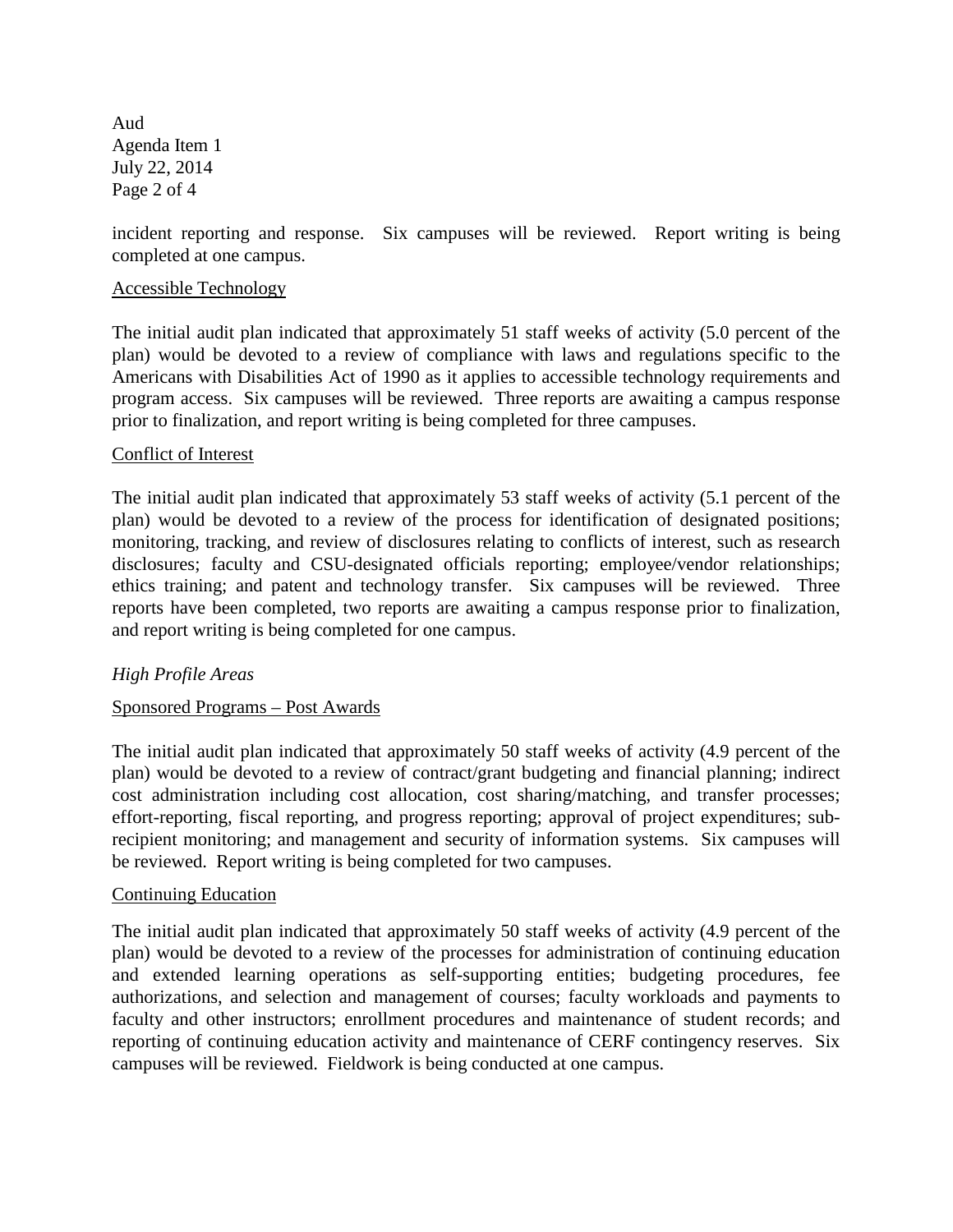Aud Agenda Item 1 July 22, 2014 Page 3 of 4

#### Executive Travel

The initial audit plan indicated that approximately 50 staff weeks of activity (4.9 percent of the plan) would be devoted to a review of campus travel policies and procedures to ensure alignment and compliance with CSU requirements; review of internal campus processes for monitoring, reviewing, and approving travel expense claims; and examination of senior management travel and travel expense claims for proper approvals and compliance with campus and CSU travel policy. Six campuses will be reviewed. Report writing is being completed for two campuses, and fieldwork is being conducted at one campus.

#### *Core Financial Area*

#### Lottery Funds

The initial audit plan indicated that approximately 51 staff weeks of activity (4.9 percent of the plan) would be devoted to a review of campus lottery fund allocation and expenditure policies and procedures to ensure compliance with CSU and state requirements; review of internal campus processes for monitoring, reviewing, and approving campus discretionary allocations to specific programs; and examination of specific programs receiving lottery funding to confirm the expenditures are in conformance with state and CSU restrictions. Six campuses will be reviewed. Three reports have been completed, and three reports are awaiting a campus response prior to finalization.

# *Construction*

The initial audit plan indicated that approximately 39 staff weeks of activity (3.8 percent of the plan) would be devoted to a review of design budgets and costs; the bid process; invoice processing and change orders; project management, architectural, and engineering services; contractor compliance; cost verification of major equipment and construction components; the closeout process and liquidated damages; and overall project accounting and reporting. Five projects will be reviewed. One report has been completed, and report writing is being completed for one project.

# *Advisory Services*

The initial audit plan indicated that approximately 209 staff weeks of activity (20.3 percent of the plan) would be devoted to partnering with management to identify solutions for business issues, offering opportunities to improve the efficiency and effectiveness of operating areas, and assisting with special requests, while ensuring the consideration of related internal control issues. Reviews are ongoing.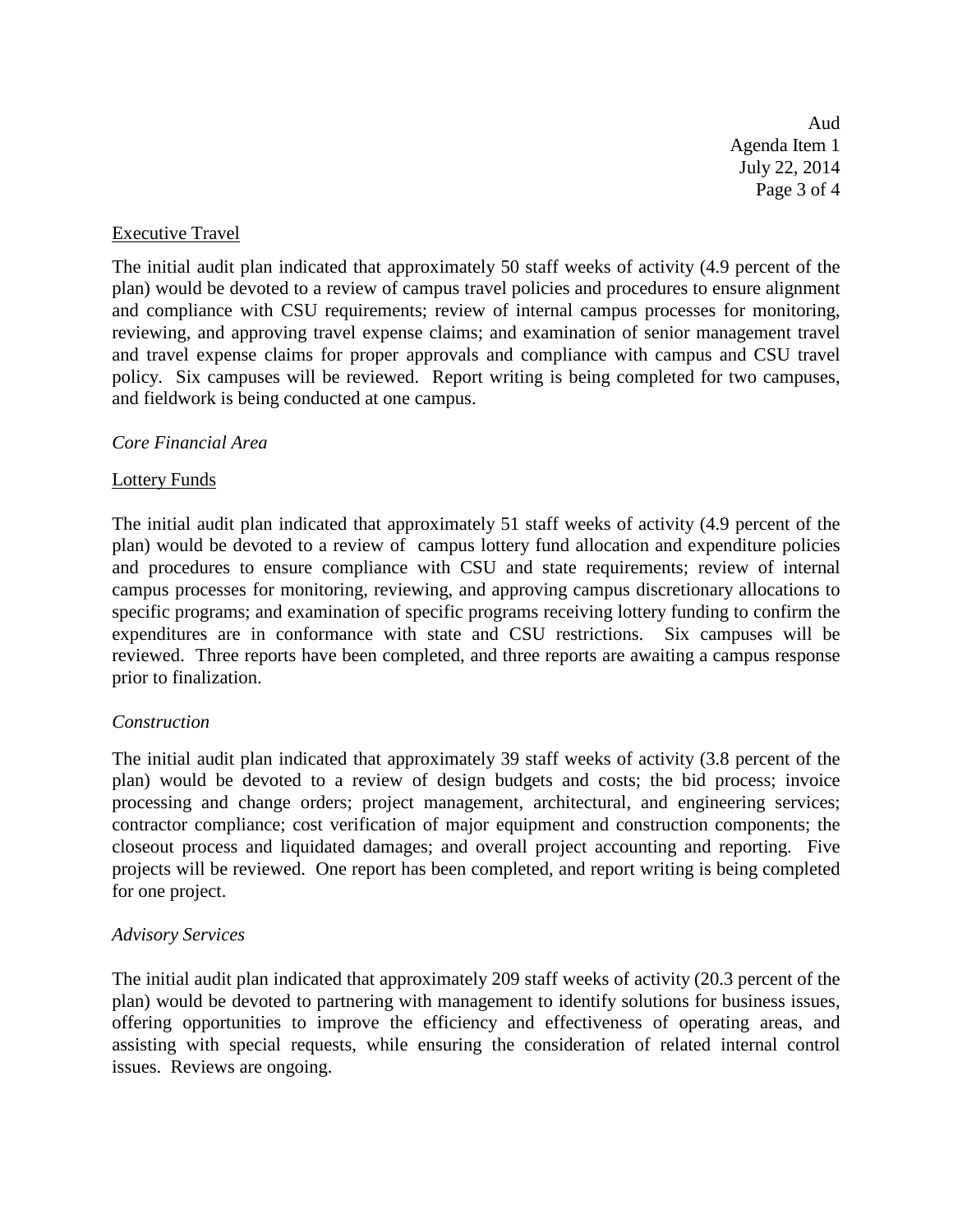Aud Agenda Item 1 July 22, 2014 Page 4 of 4

# *Information Systems*

The initial audit plan indicated that approximately 13 staff weeks of activity (1.3 percent of the plan) would be devoted to technology support for all high-risk and auxiliary audits. Reviews and training are ongoing.

# *Investigations*

The Office of Audit and Advisory Services is periodically called upon to provide investigative reviews, which are often the result of alleged defalcations or conflicts of interest. In addition, whistleblower investigations are being performed on an ongoing basis, both by referral from the State Auditor and directly from the CSU Chancellor's Office. Forty-three staff weeks have been set aside for this purpose, representing approximately 4.2 percent of the audit plan.

#### *Committees/Special Projects*

The Office of Audit and Advisory Services is periodically called upon to provide consultation to the campuses and/or to perform special audit requests made by the chancellor. Twenty-nine staff weeks have been set aside for this purpose, representing approximately 2.8 percent of the audit plan.

# *Follow-ups*

The audit plan indicated that approximately 16 staff weeks of activity (1.6 percent of the plan) would be devoted to follow-up on prior audit recommendations. The Office of Audit and Advisory Services is currently tracking approximately 30 current/past assignments (Auxiliary Organizations, International Programs, Credit Cards, Sensitive Data Security, Centers and Institutes, Hazardous Materials Management, Sponsored Programs, Student Health Services, Conflict of Interest and Lottery Funds) to determine the appropriateness of the corrective action taken for each recommendation and whether additional action is required.

# *Annual Risk Assessment*

The Office of Audit and Advisory Services annually conducts a risk assessment to determine the areas of highest risk to the system. Five staff weeks have been set aside for this purpose, representing approximately 0.5 percent of the audit plan. *Administration*

Day-to-day administration of the Office of Audit and Advisory Services represents approximately 4.1 percent of the audit plan.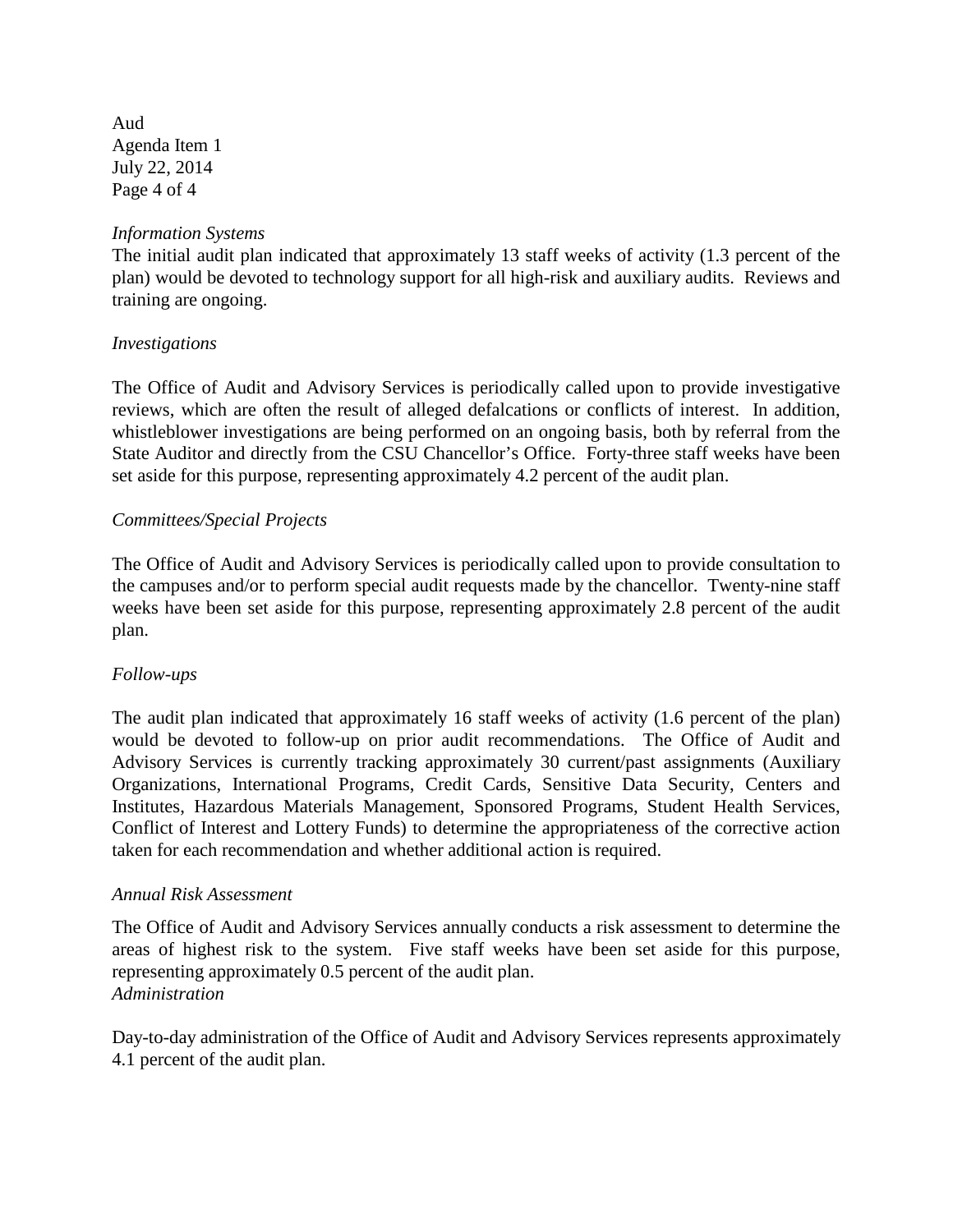# Status Report on Current and Follow-Up Internal Audit Assignments<br>(as of 7/18/2014) **Status Report on Current and Follow-Up Internal Audit Assignments** (as of 7/18/2014)

|                                                      |                |                                                                                                                                           |              | 2014 ASSIGNMENTS |                     |       |                                                 |      |         |                                                                                                                              |                |               | FOLLOW-UP PAST/CURRENT ASSIGNMENTS                                                                                       |       |        |
|------------------------------------------------------|----------------|-------------------------------------------------------------------------------------------------------------------------------------------|--------------|------------------|---------------------|-------|-------------------------------------------------|------|---------|------------------------------------------------------------------------------------------------------------------------------|----------------|---------------|--------------------------------------------------------------------------------------------------------------------------|-------|--------|
|                                                      | Aux            | Conflict                                                                                                                                  | Lottery      | Access           | Exec                | Spon  | Info                                            | Cont |         | Auxiliary                                                                                                                    |                |               | International                                                                                                            |       | Credit |
|                                                      | Orgs           | đ                                                                                                                                         | <b>Funds</b> | Tech             | Travel              | Prog- | Secuity                                         | Educ |         | Organizations                                                                                                                |                |               | Programs                                                                                                                 | Cards |        |
|                                                      |                | Interest                                                                                                                                  |              |                  |                     | Post  |                                                 |      | °≥<br>≥ | *Recs                                                                                                                        | **Mo.          | *Recs         | **Mo.                                                                                                                    | *Recs | **Mo.  |
| BAK                                                  | RW             |                                                                                                                                           | QY           |                  |                     |       |                                                 |      | 4       |                                                                                                                              |                |               |                                                                                                                          | 6/6   |        |
| 동                                                    |                | ₹                                                                                                                                         |              |                  |                     |       |                                                 |      | 4       | 25/25                                                                                                                        | ×              | 6/6           | $\blacksquare$                                                                                                           |       |        |
| $\overline{O}$                                       | RW             |                                                                                                                                           |              |                  |                     |       |                                                 |      | ო       |                                                                                                                              |                |               |                                                                                                                          |       |        |
| 품                                                    |                |                                                                                                                                           |              | ₹                |                     |       |                                                 |      | ო       | 19/19                                                                                                                        | ٠              |               |                                                                                                                          |       |        |
| $\mathop{\mathrm{m}}$                                | œ              |                                                                                                                                           | Q            |                  |                     |       |                                                 |      | ო       | 13/31                                                                                                                        | ↽              |               |                                                                                                                          | 6/6   |        |
| FRE                                                  | $\geq$         | AC                                                                                                                                        | ₹            |                  |                     |       |                                                 |      | ဖ       |                                                                                                                              |                |               |                                                                                                                          | 4/4   | ×,     |
| うこ                                                   |                | $AC$                                                                                                                                      |              |                  |                     |       |                                                 |      | 4       | 28/28                                                                                                                        | ٠              | 4/4           | $\mathbf{I}$                                                                                                             |       |        |
| NUH                                                  |                |                                                                                                                                           | ₹            |                  |                     |       | RW                                              |      | 4       | 21/30                                                                                                                        | ဖ              | 77            | ٠                                                                                                                        |       |        |
| $\mathbf{a}$                                         |                |                                                                                                                                           |              |                  | RW                  |       |                                                 |      | ო       | 27/27                                                                                                                        | ٠              | 8/8           | ٠                                                                                                                        |       |        |
| $\triangleleft$                                      |                |                                                                                                                                           |              | RW               |                     |       |                                                 |      | 4       | 18/18                                                                                                                        | п.             | 4/4           | $\mathbf{I}$                                                                                                             |       |        |
| ŃМ                                                   |                |                                                                                                                                           |              |                  |                     |       |                                                 |      | $\sim$  | 4/4                                                                                                                          | $\mathbf{I}$   |               |                                                                                                                          |       |        |
| ЯM                                                   |                | Q                                                                                                                                         |              |                  |                     |       |                                                 |      | ო       | 16/16                                                                                                                        | $\blacksquare$ |               |                                                                                                                          |       |        |
| <b>NOR</b>                                           |                |                                                                                                                                           |              |                  |                     |       |                                                 | M    | 5       | 22/22                                                                                                                        | ٠              | 8/8           | $\blacksquare$                                                                                                           | 4/4   | J.     |
| POM                                                  |                |                                                                                                                                           |              | ₹                |                     | RW    |                                                 |      | $\sim$  | 11/11                                                                                                                        | ٠              |               |                                                                                                                          |       |        |
| <b>SAC</b>                                           | QY             | $\geqslant$                                                                                                                               |              |                  |                     |       |                                                 |      | 5       | 2/41                                                                                                                         | N              | 5/5           | $\blacksquare$                                                                                                           |       |        |
| 8S                                                   |                |                                                                                                                                           |              |                  |                     |       |                                                 |      | 4       | 28/28                                                                                                                        | $\mathbf{I}$   | 13/13         | $\mathbf{I}$                                                                                                             |       |        |
| 9S                                                   |                |                                                                                                                                           |              | ₹                | M                   |       |                                                 |      | 4       | 11/21                                                                                                                        | S              | $\frac{1}{1}$ | $\blacksquare$                                                                                                           |       |        |
| 55                                                   |                |                                                                                                                                           |              | RW               |                     |       |                                                 |      | Ю       | 19/19                                                                                                                        | п.             | 8/8           | $\blacksquare$                                                                                                           | 4/4   | ٠      |
| ය                                                    |                |                                                                                                                                           |              |                  | RW                  |       |                                                 |      | S       | 26/26                                                                                                                        | т.             |               |                                                                                                                          |       |        |
| $rac{1}{10}$                                         |                |                                                                                                                                           |              |                  |                     |       |                                                 |      | ო       | 12/12                                                                                                                        | $\mathbf{I}$   |               |                                                                                                                          |       |        |
| $\frac{8}{2}$                                        |                |                                                                                                                                           |              | RW               |                     |       |                                                 |      | 4       | 22/22                                                                                                                        | ٠              |               |                                                                                                                          |       |        |
| SON                                                  |                |                                                                                                                                           | Q            |                  |                     |       |                                                 |      | ო       | 5/5                                                                                                                          | ٠              | 3/3           | ı,                                                                                                                       |       |        |
| <b>STA</b>                                           |                |                                                                                                                                           |              |                  |                     | RW    |                                                 |      | 4       | 14/14                                                                                                                        |                | 5/5           | ٠                                                                                                                        | 4/4   | п      |
| <b>CO</b>                                            |                | ₹                                                                                                                                         | ₹            |                  |                     |       |                                                 |      | $\sim$  | 3/5                                                                                                                          | <b>LC</b>      |               |                                                                                                                          |       |        |
| SYS                                                  |                |                                                                                                                                           |              |                  |                     |       |                                                 |      |         |                                                                                                                              |                | $\frac{8}{2}$ | 4                                                                                                                        | 5/5   | ٠      |
| $N = 1$<br>$\overline{A}$ = $\overline{A}$<br>$AC =$ | Audit Complete | Audit Incomplete (awaiting formal exit<br>conference and/or campus response)<br>RW = Report Writing in Progress<br>Field Work In Progress |              |                  | ŧ<br>$\bullet$<br>× |       | The number of auxiliary organizations reviewed. |      |         | The number of months recommendations have been outstanding<br>Numbers/letters in green are updates since the agenda mailout. |                |               | The number of recommendations satisfactorily addressed followed by the number of recommendations in the original report. |       |        |

Attachment A Aud Item 1 July 22, 2014 Page 1 of 3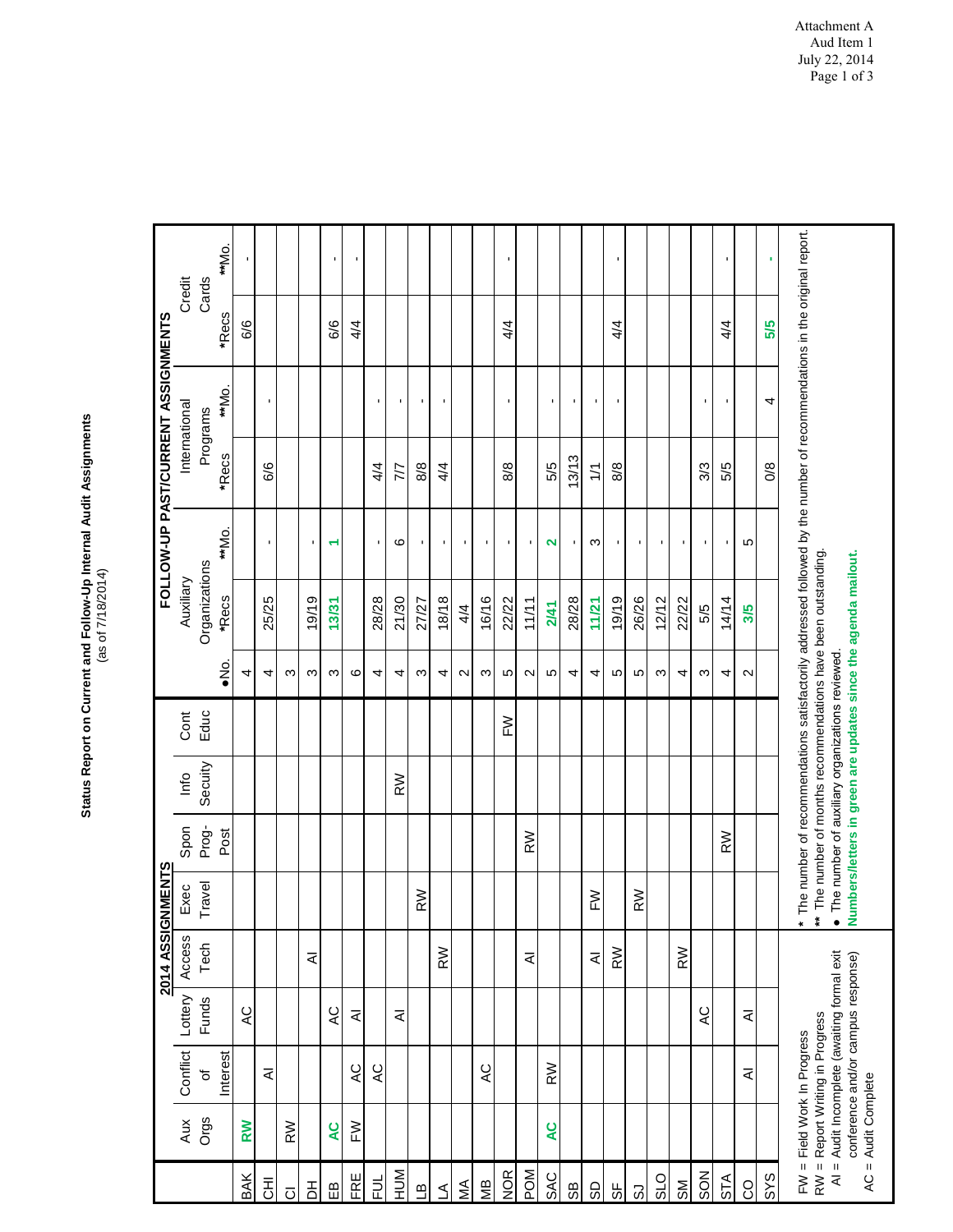# Status Report on Current and Follow-Up Internal Audit Assignments<br>(as of 7/18/2014) **Status Report on Current and Follow-Up Internal Audit Assignments** (as of 7/18/2014)

|                         |                                                                                                                                                                                                                                                                                                   |                |                |             |                     |                | FOLLOW-UP PAST/CURRENT ASSIGNMENTS |          |              |       |             |        |                     |                   |
|-------------------------|---------------------------------------------------------------------------------------------------------------------------------------------------------------------------------------------------------------------------------------------------------------------------------------------------|----------------|----------------|-------------|---------------------|----------------|------------------------------------|----------|--------------|-------|-------------|--------|---------------------|-------------------|
|                         | Sen. Data                                                                                                                                                                                                                                                                                         |                |                | Centers and |                     | Hazardous      | Sponsored                          |          | Student      |       | Conflict    |        | Lottery             |                   |
|                         | Sec./Protect.                                                                                                                                                                                                                                                                                     |                | Institutes     |             |                     | Mat. Mgmt.     |                                    | Programs | Health Svcs. |       | of Interest |        | <b>Funds</b>        |                   |
|                         | *Recs                                                                                                                                                                                                                                                                                             | **Mo.          | *Recs          | **Mo.       | *Recs               | **Mo.          | *Recs                              | **Mo.    | *Recs        | **Mo. | *Recs       | **Mo.  | *Recs               | **Mo.             |
| BAK                     |                                                                                                                                                                                                                                                                                                   |                |                |             | 7/7                 | J.             |                                    |          |              |       |             |        | O <sub>2</sub>      | $\mathbf{\Omega}$ |
| $\overline{z}$          |                                                                                                                                                                                                                                                                                                   |                |                |             |                     |                | 6/6                                | ٠        |              |       |             |        |                     |                   |
| $\overline{O}$          | 8/8                                                                                                                                                                                                                                                                                               |                |                |             | 5/5                 | $\blacksquare$ |                                    |          |              |       |             |        |                     |                   |
| $\overline{\mathsf{b}}$ | 9/9                                                                                                                                                                                                                                                                                               | ı.             |                |             | 4/4                 | $\blacksquare$ |                                    |          |              |       |             |        |                     |                   |
| $\widehat{\mathbb{E}}$  |                                                                                                                                                                                                                                                                                                   |                | 8/8            | 1           |                     |                |                                    |          |              |       |             |        | 1/2                 | S                 |
| FRE                     |                                                                                                                                                                                                                                                                                                   |                |                |             |                     |                |                                    |          |              |       | $\sum$      | $\sim$ |                     |                   |
| 늰                       |                                                                                                                                                                                                                                                                                                   |                |                |             |                     |                | 10/10                              | л        |              |       | 1/2         | ᡪ      |                     |                   |
| NUH                     |                                                                                                                                                                                                                                                                                                   |                |                |             |                     |                |                                    |          |              |       |             |        |                     |                   |
| <u>م</u>                | 6/6                                                                                                                                                                                                                                                                                               | J,             |                |             |                     |                |                                    |          | 3/6          | Ю     |             |        |                     |                   |
| $\Delta$                |                                                                                                                                                                                                                                                                                                   |                | 4/4            |             |                     |                |                                    |          |              |       |             |        |                     |                   |
| ŃМ                      |                                                                                                                                                                                                                                                                                                   |                |                |             |                     |                |                                    |          |              |       |             |        |                     |                   |
| МB                      |                                                                                                                                                                                                                                                                                                   |                |                |             |                     |                | 0/3                                | Ю        |              |       | 1/1         | ٠      |                     |                   |
| <b>NOR</b>              |                                                                                                                                                                                                                                                                                                   |                | 5/5            | ×,          |                     |                | 5/8                                | Ю        |              |       |             |        |                     |                   |
| <b>MOd</b>              |                                                                                                                                                                                                                                                                                                   |                |                |             | 10/10               | ٠              |                                    |          |              |       |             |        |                     |                   |
| <b>SAC</b>              |                                                                                                                                                                                                                                                                                                   |                |                |             |                     |                |                                    |          | 5/9          | 4     |             |        |                     |                   |
| 8S                      | 14/14                                                                                                                                                                                                                                                                                             | $\blacksquare$ | 5/7            | တ           |                     |                |                                    |          |              |       |             |        |                     |                   |
| GS                      |                                                                                                                                                                                                                                                                                                   |                |                |             |                     |                |                                    |          | 14/14        | ٠     |             |        |                     |                   |
| 55                      | 10/10                                                                                                                                                                                                                                                                                             | ı              |                |             | 9/9                 | J.             |                                    |          |              |       |             |        |                     |                   |
| 3                       |                                                                                                                                                                                                                                                                                                   |                |                |             |                     |                |                                    |          | 17/17        | ٠     |             |        |                     |                   |
| <b>OTS</b>              |                                                                                                                                                                                                                                                                                                   |                | 77             |             |                     |                | 77                                 |          |              |       |             |        |                     |                   |
| SM                      |                                                                                                                                                                                                                                                                                                   |                | 77             | ı,          |                     |                |                                    |          |              |       |             |        |                     |                   |
| SON                     |                                                                                                                                                                                                                                                                                                   |                |                |             | 6/6                 | ٠              |                                    |          | 6/7          | Ю     |             |        | $\overline{\delta}$ | $\mathbf{\Omega}$ |
| STA                     |                                                                                                                                                                                                                                                                                                   |                |                |             |                     |                |                                    |          | 4/6          | 4     |             |        |                     |                   |
| <b>CO</b>               | 12/12                                                                                                                                                                                                                                                                                             | ٠              |                |             |                     |                |                                    |          |              |       |             |        |                     |                   |
| SYS                     |                                                                                                                                                                                                                                                                                                   |                | $\mathbb{S}^2$ | Ю           |                     |                |                                    |          |              |       |             |        |                     |                   |
|                         | * The number of recommendations satisfactorily addressed followed by the number of recommendations in the original report.<br>** The number of months recommendations have been outstanding.<br>• The number of auxiliary organizations reviewed.<br>Numbers/letters in green are updates since t |                |                |             | the agenda mailout. |                |                                    |          |              |       |             |        |                     |                   |
|                         |                                                                                                                                                                                                                                                                                                   |                |                |             |                     |                |                                    |          |              |       |             |        |                     |                   |

Attachment A Aud Item 1 July 22, 2014 Page 2 of 3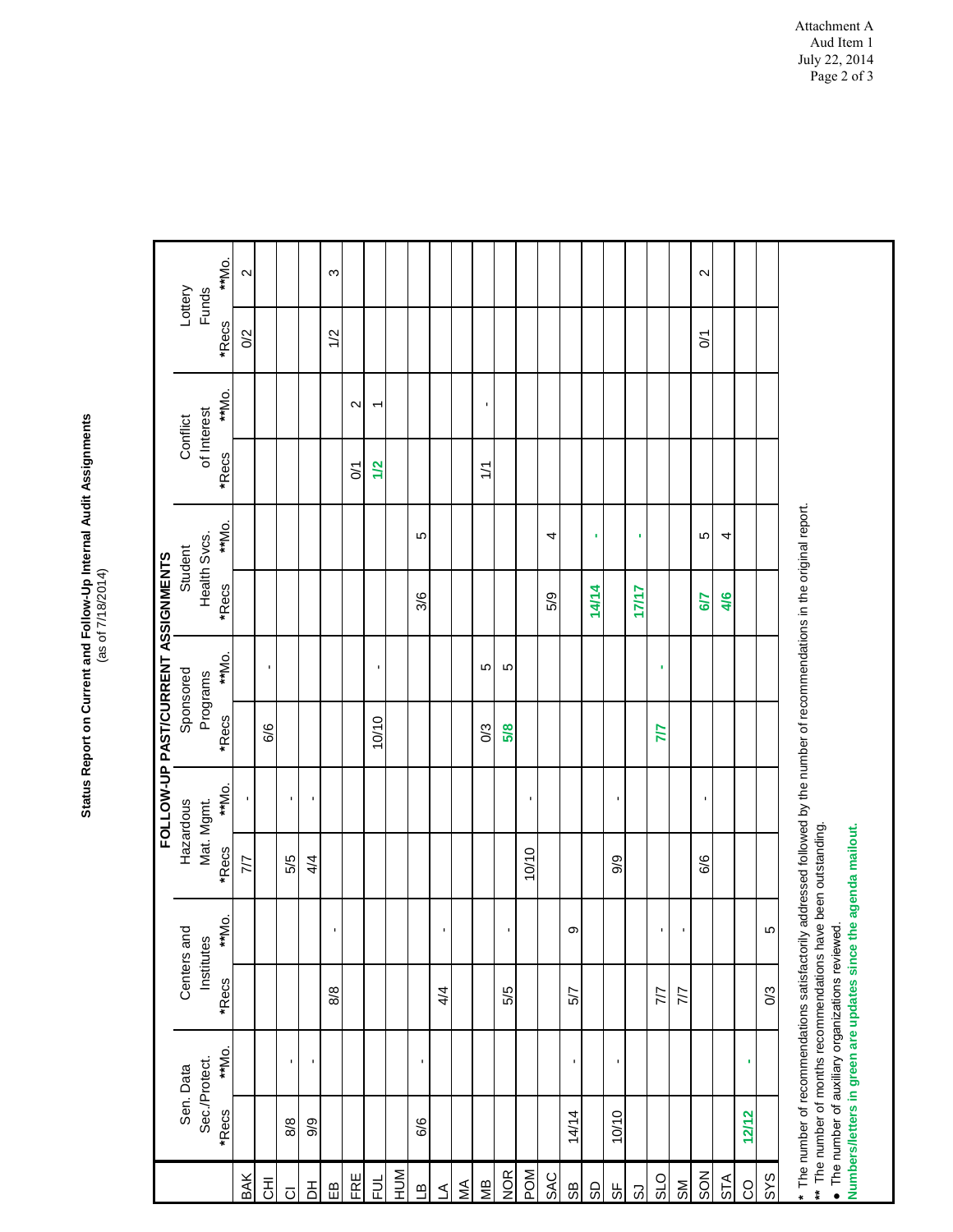|      | Project  | Project                                                                                                                                                     | Contractor                | Construction | Start      | Comp.     | Managed |               | Current Campus Follow-Up |                   | CPDC Follow-Up |         |
|------|----------|-------------------------------------------------------------------------------------------------------------------------------------------------------------|---------------------------|--------------|------------|-----------|---------|---------------|--------------------------|-------------------|----------------|---------|
|      | ġ        |                                                                                                                                                             |                           | Cost         | Date       | Date      | ΣÅ      |               | <b>**RECS</b>            | ***MO.            | <b>**RECS</b>  | *** MO. |
|      |          |                                                                                                                                                             |                           |              |            |           |         |               |                          |                   |                |         |
| 2013 | SLO-757  | Recreation Center Expansion                                                                                                                                 | Sundt Construction        | \$47,352,337 | 12/29/2009 | $J$ un-12 | Campus  | QY            | 4/4                      | J.                |                |         |
|      | NO-690   | Student Recreation Center                                                                                                                                   | CW Driver                 | \$48,373,731 | 12/21/2009 | Mar-12    | Campus  | QY            | So                       | $\blacksquare$    |                |         |
|      | PO-145   | College of Business Admin.                                                                                                                                  | CW Driver                 | \$26,975,196 | 12/10/2010 | Feb-12    | Campus  | QY            | 5/5                      | J.                |                |         |
|      | HU-401   | College Creek Apartments                                                                                                                                    | <b>Brown Construction</b> | \$41,955,981 | 11/9/2008  | May-12    | Campus  | QY            | 8/6                      | J.                |                |         |
|      | $CI-221$ | Classroom/Fac. Off. Reno./Add.                                                                                                                              | <b>HMH Construction</b>   | \$24,159,625 | 9/3/2010   | $Sep-12$  | Campus  | QY            | $\sqrt{4}$               | ო                 |                |         |
|      |          |                                                                                                                                                             |                           |              |            |           |         |               |                          |                   |                |         |
| 2014 | SLO-149  | Center for Science                                                                                                                                          | Gilbane Building Co.      | \$82,794,636 | 10/10/2010 | $Jan-14$  | Campus  | QY            | S                        | $\mathbf{\Omega}$ |                |         |
|      | SM-1032  | University Student Center                                                                                                                                   | PCL Const. Services       | \$37,671,543 | 2/8/2012   | Dec-13    | Campus  | $\frac{8}{3}$ |                          |                   |                |         |
|      |          |                                                                                                                                                             |                           |              |            |           |         |               |                          |                   |                |         |
|      |          |                                                                                                                                                             |                           |              |            |           |         |               |                          |                   |                |         |
|      |          |                                                                                                                                                             |                           |              |            |           |         |               |                          |                   |                |         |
|      |          |                                                                                                                                                             |                           |              |            |           |         |               |                          |                   |                |         |
|      |          |                                                                                                                                                             |                           |              |            |           |         |               |                          |                   |                |         |
|      |          |                                                                                                                                                             |                           |              |            |           |         |               |                          |                   |                |         |
|      |          |                                                                                                                                                             |                           |              |            |           |         |               |                          |                   |                |         |
|      |          |                                                                                                                                                             |                           |              |            |           |         |               |                          |                   |                |         |
|      |          |                                                                                                                                                             |                           |              |            |           |         |               |                          |                   |                |         |
|      |          |                                                                                                                                                             |                           |              |            |           |         |               |                          |                   |                |         |
|      |          | *FW = Field Work in Progress; RW = Report Writing in Progress; AI = Audit Incomplete (awaiting formal exit conference and/or response); AC = Audit Complete |                           |              |            |           |         |               |                          |                   |                |         |
|      |          | **The number of recommendations satisfactorily addressed followed by the number of recommedations in the original report.                                   |                           |              |            |           |         |               |                          |                   |                |         |
|      |          | *** The number of months that recommendations have been outstanding.                                                                                        |                           |              |            |           |         |               |                          |                   |                |         |
|      |          |                                                                                                                                                             |                           |              |            |           |         |               |                          |                   |                |         |
|      |          |                                                                                                                                                             |                           |              |            |           |         |               |                          |                   |                |         |

Attachment A Aud Item 1 July 22, 2014 Page 3 of 3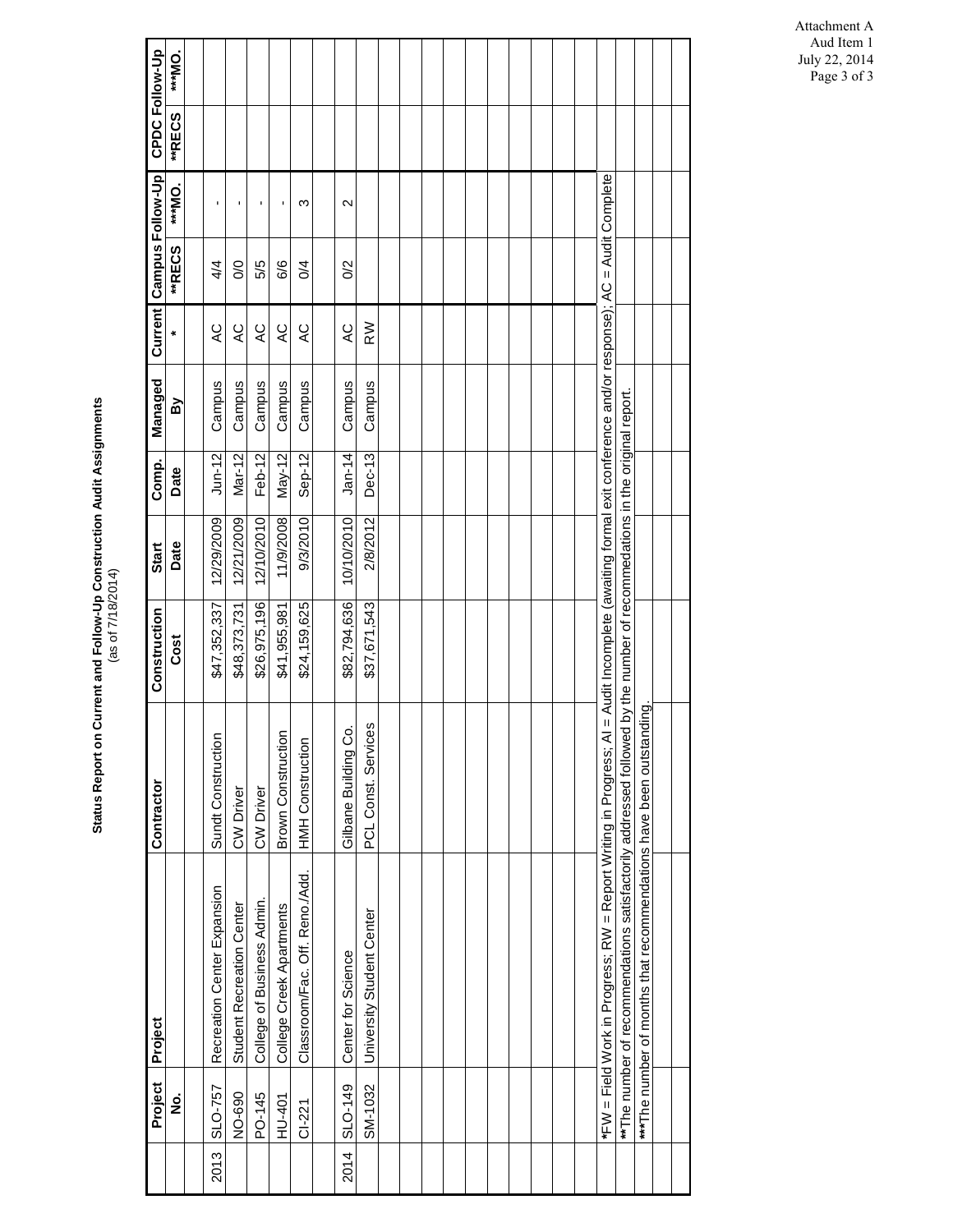#### **Information Item**

Agenda Item 2 July 22, 2014 Page 1 of 1

#### **COMMITTEE ON AUDIT**

# **Implementation Plan for the Quality Assurance Review**

# **Presentation By**

Larry Mandel Vice Chancellor and Chief Audit Officer

#### **Summary**

At the May 2014 meeting of the Committee on Audit, the results of a quality assurance review of the Office of Audit and Advisory services were presented. An implementation plan for the recommendations put forth in that review will be presented and are attached.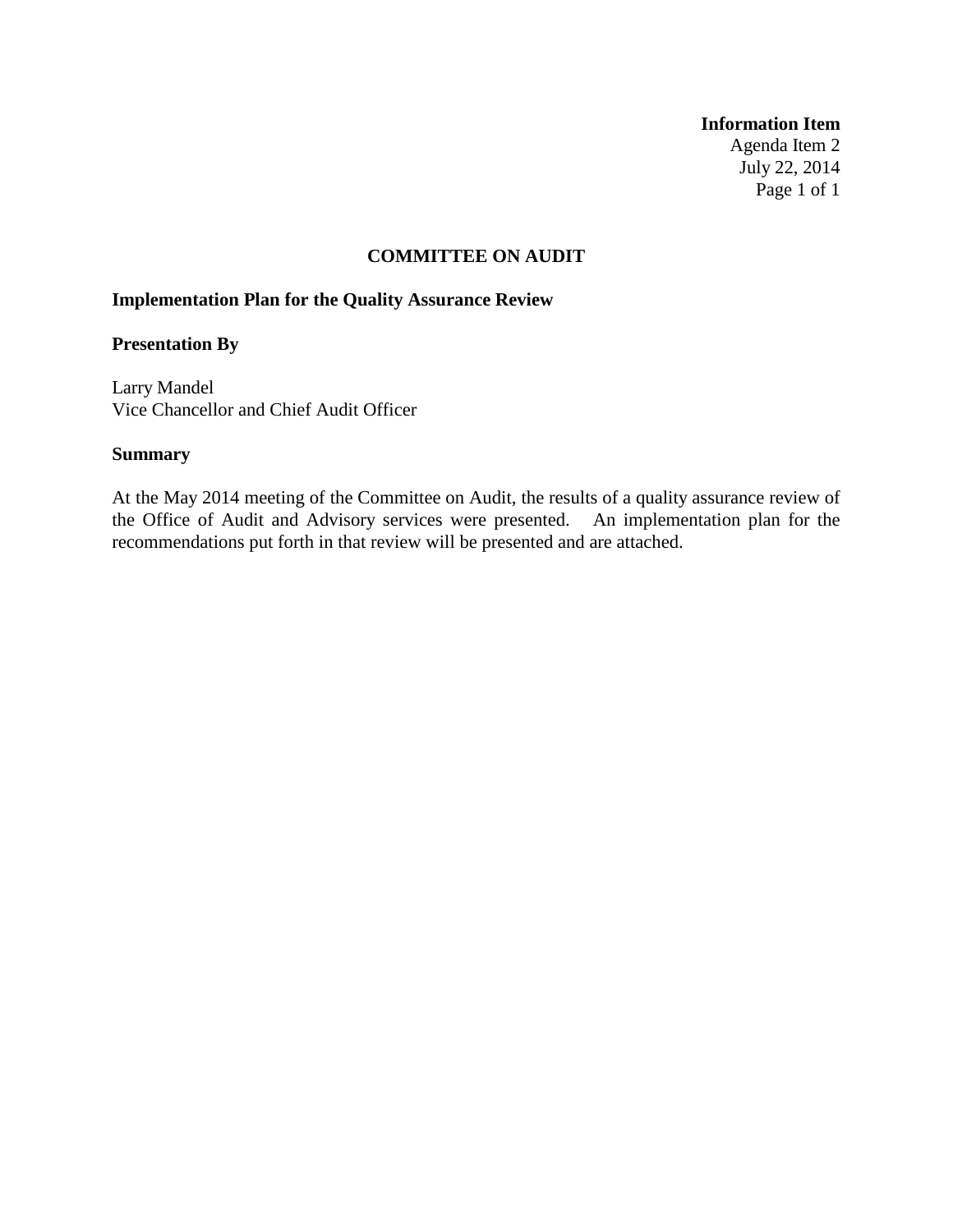**Attachment A** Aud Item 2 July 22, 2014 Page 1 of 6

# **Office of Audit and Advisory Services (OAAS) Recommendations for Enhancement - Implementation Plan 2014 Quality Assurance Review**

**Observation #1:** The last full quality assurance review was performed over five years ago in November 2006 with an additional review of audit coverage performed in October 2007.

**Recommendation for Enhancement #1:** External assessments should be performed every five years as required by the Standards.

# **OAAS Management Response:**

We concur. Audit management delayed performance of an external assessment as it explored development of a systemwide compliance function in 2011-2012 and subsequently redirected efforts towards the addition of advisory services in 2012-2013. In the future, external assessments will be performed every five years.

#### **OAAS Implementation Plan for Enhancement #1:**

The OAAS will complete its next external assessment in 2019 consistent with the *International Standards for the Professional Practice of Internal Auditing*.

**Observation #2:** Some of the campuses have internal audit positions that organizationally report to campus presidents or finance officers rather than the vice chancellor and chief audit officer (VCCAO). These positions do not have a reporting line to the VCCAO. The campus auditors are also responsible for matters other than traditional internal auditing, and they do not follow all auditing standards.

As a result of the current structure, ambiguity of the roles and duplication of efforts can occur, and the VCCAO may not be aware of issues and risks occurring at the campus level.

**Recommendation for Enhancement #2:** The current organization structure should be reviewed to determine if a reporting relationship should be established between campus auditors and the VCCAO in order to strengthen the effectiveness of the audit function and provide increased assurance to the chancellor and the Board of Trustees that significant risks of the system are sufficiently understood and assessed and are receiving appropriate audit coverage.

# **OAAS Management Response:**

We concur. A review will be conducted to determine the optimum organization structure (within existing resources) to strengthen the effectiveness of the audit function and provide increased assurance to the chancellor and the Board of Trustees that significant risks of the system are sufficiently understood and assessed and are receiving appropriate audit coverage.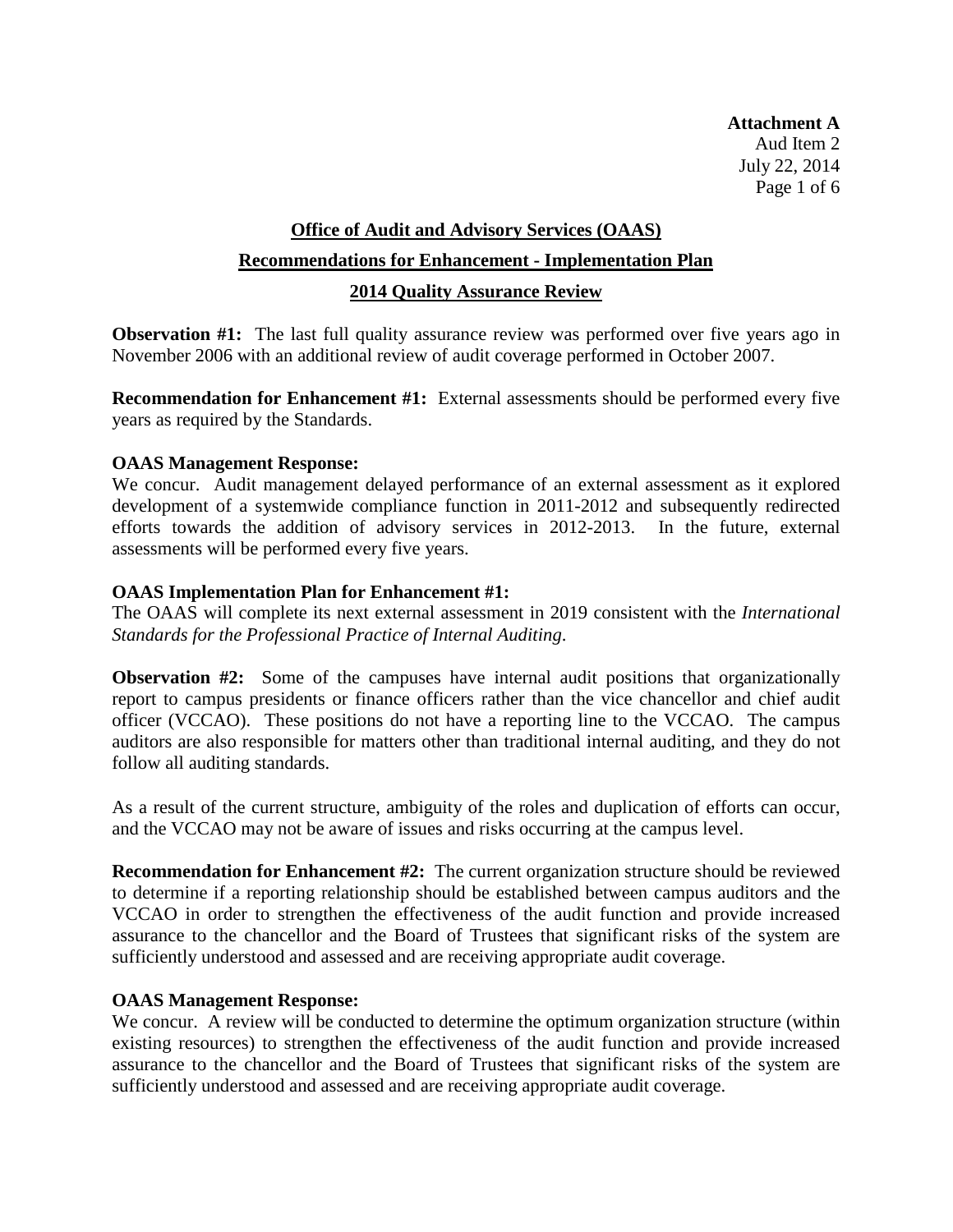#### **Attachment A**

Aud Item 2 July 22, 2014 Page 2 of 6

# **OAAS Implementation Plan for Enhancement #2:**

Our initial review determined that this recommendation could not be effectively implemented within the existing organizational structure. It was also determined that the implementation of this recommendation impacts our ability to effectively implement other recommendations included in the quality assurance review. Therefore, further review is needed to identify alternative organizational structures to support the system. We propose to bring the results of this review to the September 2014 meeting of the Committee on Audit.

**Observation #3:** Information technology is an integral part of the university's operations, and these activities are typically considered one of the highest risk areas in an organization. In preparing the risk assessment for the annual internal audit plan, a detailed information technology (IT) risk assessment is not currently being conducted.

Given the size of the CSU and the number of individual campuses with unique IT environments, limited IT activities are audited. It is important to identify IT risks and controls as part of an overall risk assessment process that includes identifying the entire IT audit universe. A more comprehensive IT audit risk assessment should be performed to ensure an effective audit plan is prepared and IT risks receive adequate coverage. The IIA's Global Technology Audit Guide (GTAG) 11, *Developing the IT Audit Plan*, is an excellent resource to follow in developing a more formalized IT audit plan.

**Recommendation for Enhancement #3:** A separate IT audit risk assessment should be prepared as part of the annual audit plan risk assessment process. IT audits should be performed based on this risk assessment. Staff resources should be allocated and the need for additional resources should be identified as part of the planning effort.

# **OAAS Management Response:**

We concur. In conjunction with the evaluation of the current risk assessment process (noted below), we will evaluate the benefits of conducting an independent IT risk assessment.

# **OAAS Implementation Plan for Enhancement #3:**

Effective September 2014, the OAAS will perform a separate IT audit risk assessment independent of our annual risk assessment process. In the short term, the new IT risk assessment will be based upon a refined version of the existing risk assessment model.

Should a new organizational structure be approved in response to recommendation #2, the IT audit risk assessment model will be further refined to include a more detailed assessment of the IT environments of each CSU campus. This in-depth approach cannot be implemented without additional resources.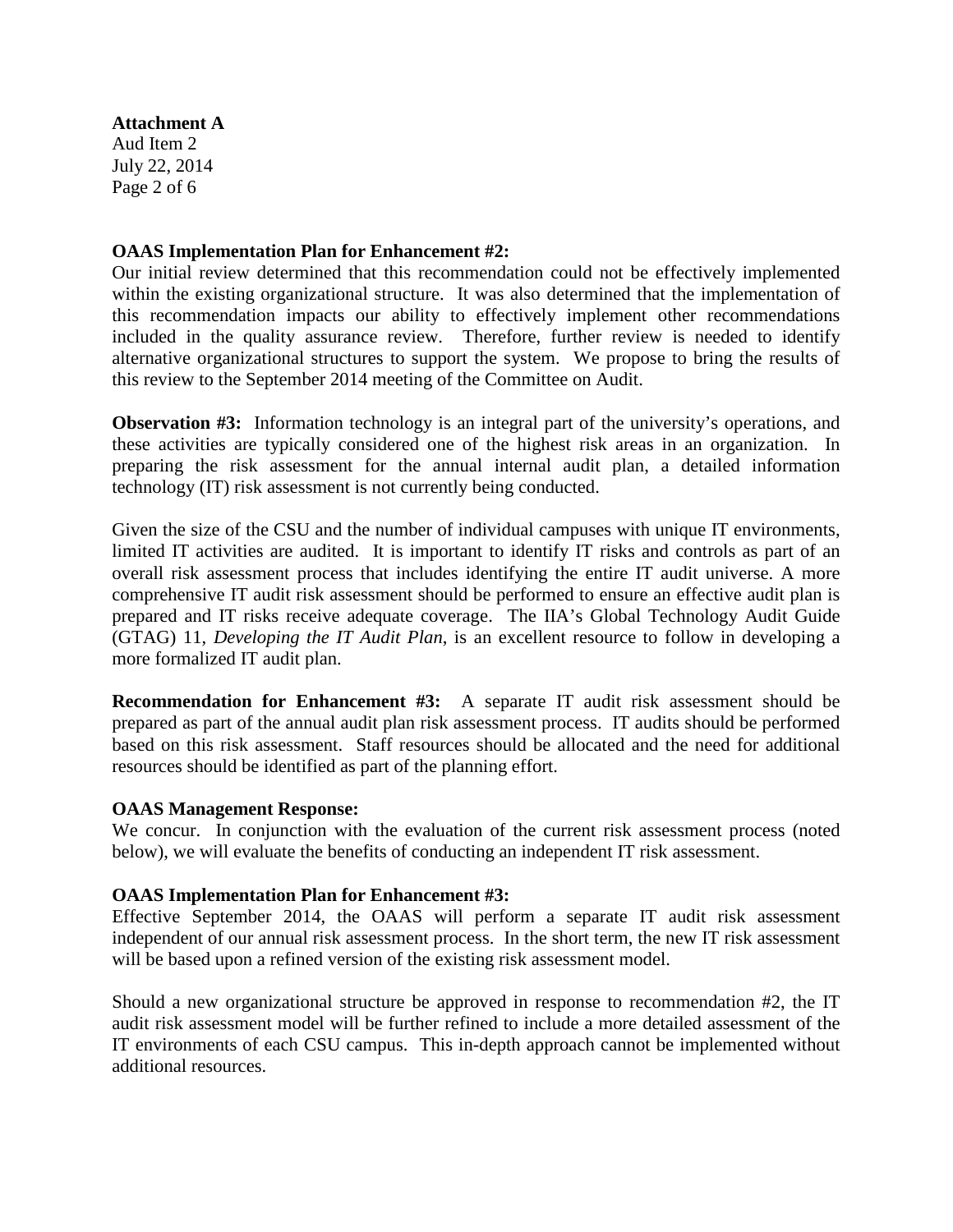**Attachment A** Aud Item 2 July 22, 2014 Page 3 of 6

**Observation #4:** Currently, the annual audit risk assessment process for performing the campus audits consists of meeting with the executive vice chancellors/vice chancellors to obtain their input on risks in their areas and for the system; sending a quantitative survey to the assistant vice chancellors and any others that the executives indicated should be included in the risk assessment process; and meeting with the audit committee chair to discuss systemwide risks and concerns. At the campus level, input is gained via the use of an audit universe/questionnaire and a supplemental survey that is sent to the campus presidents for distribution to their vice presidents.

While input is gained from high-level managers, not all managers and staff within the enterprise are involved. After the input is received, the results are reviewed by OAAS senior management including the VCCAO, and the audit subjects are selected and presented to the audit committee and the Board of Trustees. Using factors such as campus risk rankings, the collective knowledge of the OAAS senior directors and the VCCAO, and the VCCAO's own judgment of risks after consideration of input from senior and executive management and the audit committee chair, an audit plan is prepared.

In developing the annual audit plan, a large percentage of audit resources are utilized on auxiliary enterprise audits that are required per a 1999 board policy, Executive Order 698. These audits have been performed on a cyclical basis at all campuses for the past 15 years, and the value of these audits as well as the risks may have changed since the policy began.

**Recommendation for Enhancement #4:** The current risk assessment and audit planning approach should be re-evaluated.

# **OAAS Management Response:**

We concur. The current risk assessment and audit planning approach for the campus audits will be re-evaluated to determine if the current format provides the necessary input to ascertain the highest risks to the system. We currently have plans to meet with auxiliary executive leadership to determine how we might add more value to the auxiliary organizations while still providing the Board of Trustees the assurances they require.

# **OAAS Implementation Plan for Enhancement #4:**

The implementation plan for this item is tied to the results of the review performed for recommendation #2. Should the status quo prevail, we plan to make incremental changes to the current format for obtaining input to ascertain the highest risks to the system. More specifically, the current risk assessment model will incorporate auxiliary enterprises to ensure that we are considering current risks in these areas on a more frequent basis and if necessary, perform audits of specific high-risk areas that are identified by the systemwide risk assessment. In response to recommendation #3, we also plan to remove IT-related areas from the risk universe and conduct an independent IT risk assessment. Should a new organizational structure be approved providing more audit coverage at the campuses, individual campus risk assessments will be performed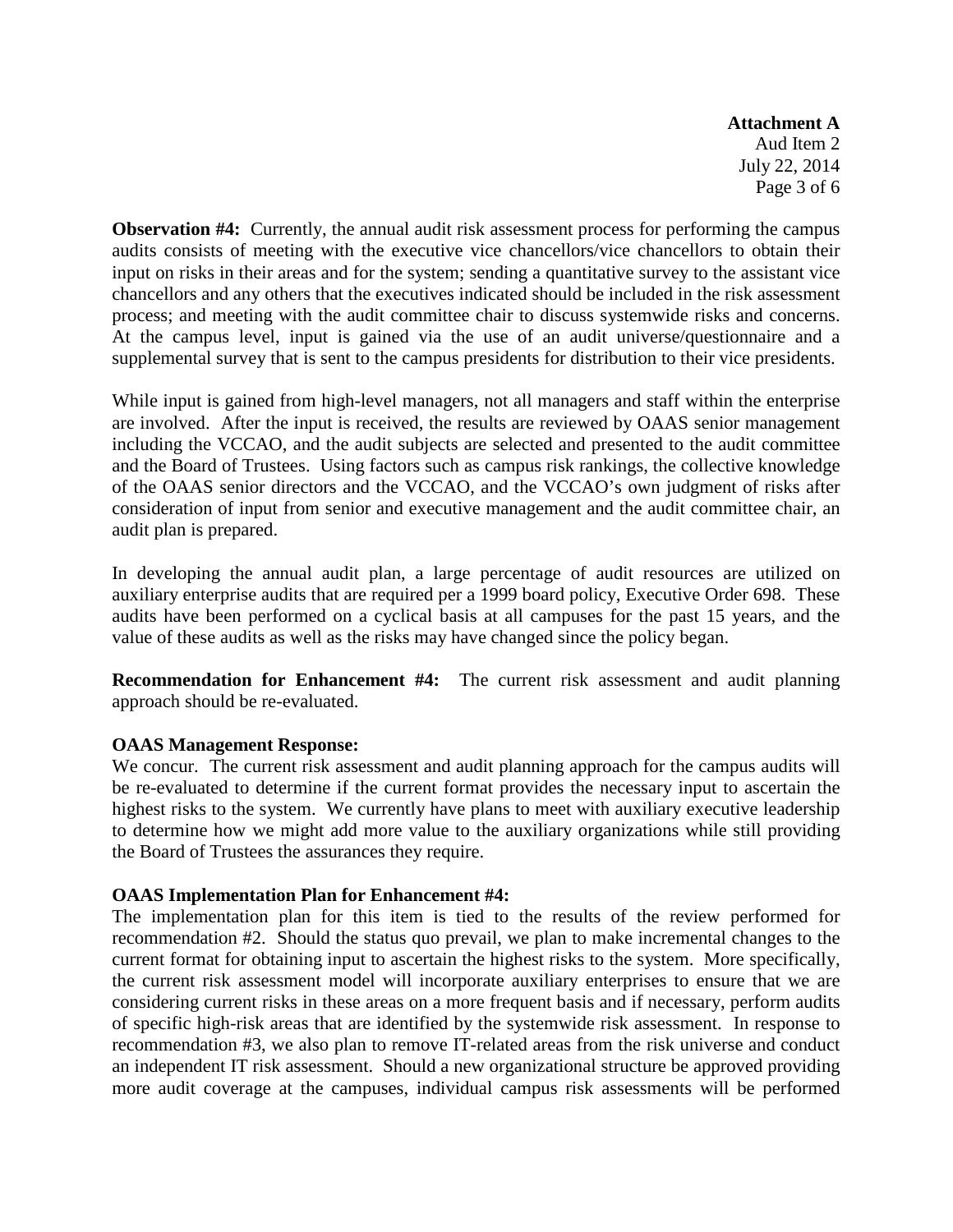**Attachment A** Aud Item 2 July 22, 2014

Page 4 of 6

which will include auxiliary enterprises. A separate, systemwide risk assessment will be performed for IT-related areas.

**Observation #5:** The manager of investigations, reporting to a senior director, is responsible for managing investigations when requested; however, investigations are also being performed by staff at the campus level without communication to the OAAS.

Campuses each have their own method of reporting potential fraudulent activity, such as the use of individual hotlines; however, there is no centralized hotline process in place at the system level. Without adequate communication, including the use of a central hotline, or identification of fraud contacts at the campus level, the OAAS cannot effectively evaluate the potential for the occurrence of fraud.

**Recommendation for Enhancement #5:** The evaluation and communication of fraud risks should be reviewed on a systemwide basis.

#### **OAAS Management Response:**

We concur. During 2013, executive management considered the implementation of a systemwide hotline, but concluded that the existing reporting structure for the filing of whistleblower complaints was sufficient. In addition, under Executive Order 813, *Reporting of Fiscal Improprieties*, campuses are required to notify the CSU Chancellor's Office of all cases of actual or suspected theft, defalcation, or fraud within 24 hours. Nevertheless, in an effort to improve the evaluation and communication of fraud risks at the systemwide level, we plan to incorporate an assessment of fraud risk into our existing annual risk assessment process. Moreover in alignment with recommendation #2 above, this evaluation and communication process may be further improved if a reporting relationship should be established between campus auditors and the VCCAO in order to strengthen the effectiveness of the audit function.

# **OAAS Implementation Plan for Enhancement #5:**

In order to determine the current fraud management climate and how best to incorporate an assessment of fraud risk into our existing annual risk assessment process, we plan to deploy a fraud survey to each campus during 2014. The survey will focus on identifying campus specific fraud prevention, detection, and response controls. The survey will also re-evaluate the implementation of a systemwide hotline, as a recent study by the Association of Certified Fraud Examiners showed that more than 40 percent of the cases included in the study were detected through a hotline tip. Survey results will be analyzed and summarized for presentation to executive management and the Board of Trustees. This approach will provide timely and initial information on the potential for the occurrence of fraud, while our existing annual risk assessment process is re-evaluated in response to recommendations #2, #3 and #4.

**Observation #6:** The use of an automated working paper system as well as more use of data analytics would enhance the efficiency of the audit process. Currently, the staff is using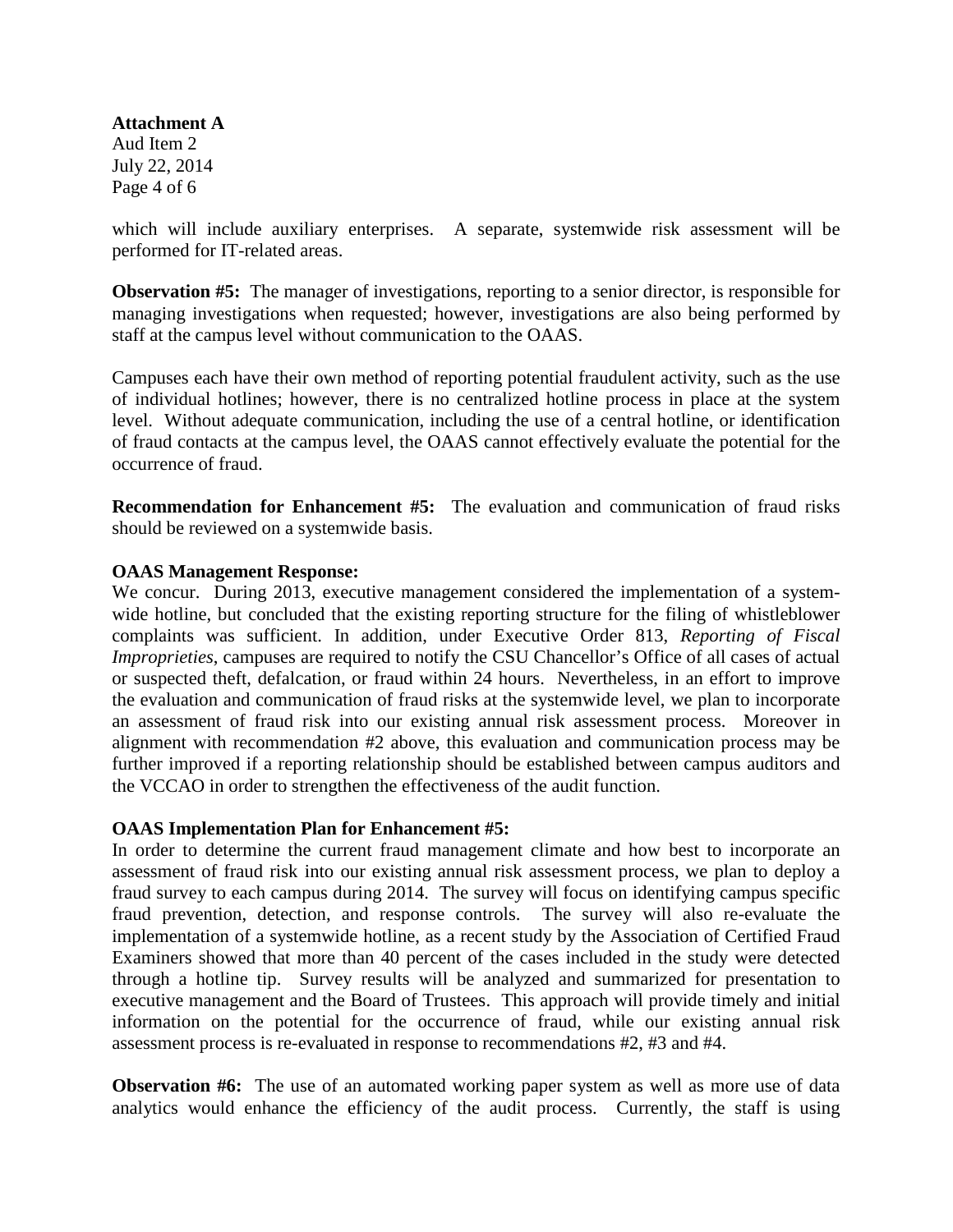**Attachment A** Aud Item 2 July 22, 2014 Page 5 of 6

Microsoft Office products and printing out all working papers. Although they are exploring the use of SharePoint, it is not geared toward auditing. Although some costs of implementation and maintenance would be necessary, the benefits would outweigh the cost savings in time, supplies, sustainability, efficiencies, and storage.

**Recommendation for Enhancement #6:** The VCCAO should consider implementing an automated working paper system and further evaluate enhancing the use of data analytical software.

# **OAAS Management Response:**

We concur. The division had previously assessed the feasibility of using an automated working paper system, but it was determined that converting to an automated solution was not practical at the time due to budgetary constraints and the lack of trained resources needed to administer and support the system.

Price structures and system support models for these systems have changed dramatically since our initial assessment. This is due in part to changes in how the products are licensed and to the introduction of hosted/cloud offerings. The division is currently re-evaluating the feasibility of using such technology. We will assess the cost/benefits of implementing such a solution at the conclusion of our review.

# **OAAS Implementation Plan for Enhancement #6:**

Upon funding approval, the OAAS will implement an automated working paper system. The use of an automated working paper system would greatly enhance the efficiency of the department and would be necessary if the campus-based auditor model in response to recommendation #2 is implemented.

The initial cost estimate for a subscription-based fully hosted model is approximately \$1,800 to \$2,000 per user per year. There would also be a one-time first year installation and set-up cost of approximately \$30,000 to \$40,000.

The estimated time frame to implement a pilot solution would be approximately three months after purchase, with full conversion occurring as early as six to nine months after purchase.

**Observation #7:** A survey of audit employees indicated that the majority of employees did not have sufficient access to computer-assisted audit techniques/tools (CAATS) or other data analysis tools. These tools are considered common place in today's internal audit repertoire. Their use enhances audits by simplifying the analysis of large volumes of data. Given the size of the university system and the limited resources, the use of audit software could result in enhanced efficiencies as well as additional tools for not only the audit staff but university managers.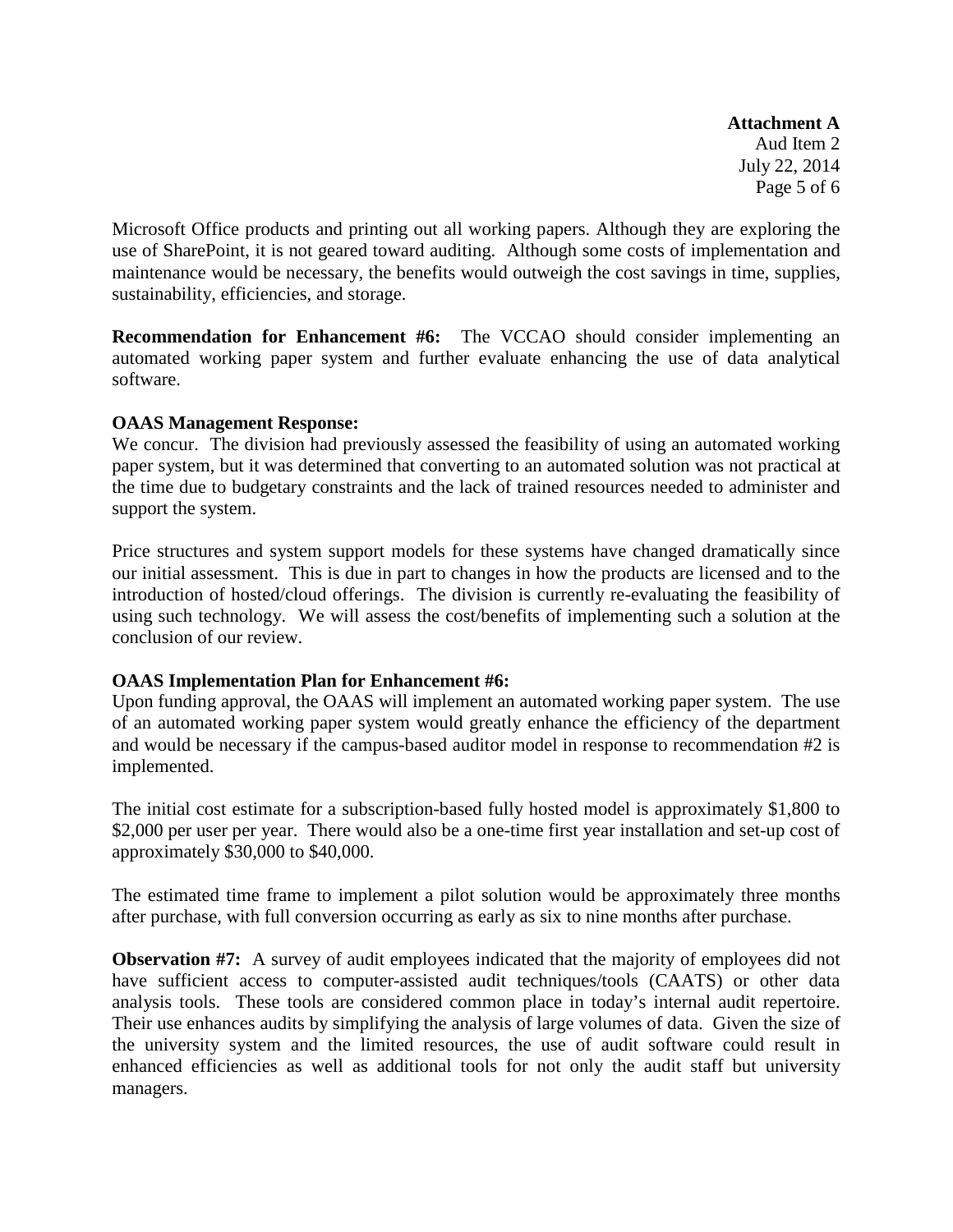**Attachment A** Aud Item 2 July 22, 2014 Page 6 of 6

**Recommendation for Enhancement #7:** The VCCAO should explore options to incorporate the use of CAATS in audits. In addition, the VCCAO should look for ways to train staff in the use of these techniques or tools.

#### **OAAS Management Response:**

We concur. As a general practice, all staff members currently utilize Microsoft Excel and Microsoft Access for data mining and analysis. While these applications have been sufficient to support the current needs of the division, we will review the costs and benefits of using other data analysis tools to determine if they would enhance efficiencies within the division.

#### **OAAS Implementation Plan for Enhancement #7:**

Previous experience using data analysis software tools did not prove to be value added. As a result, we will provide training to each of our staff in the use of Microsoft Excel and Microsoft Access for data mining and analysis as these applications are sufficient to support the current needs of the department.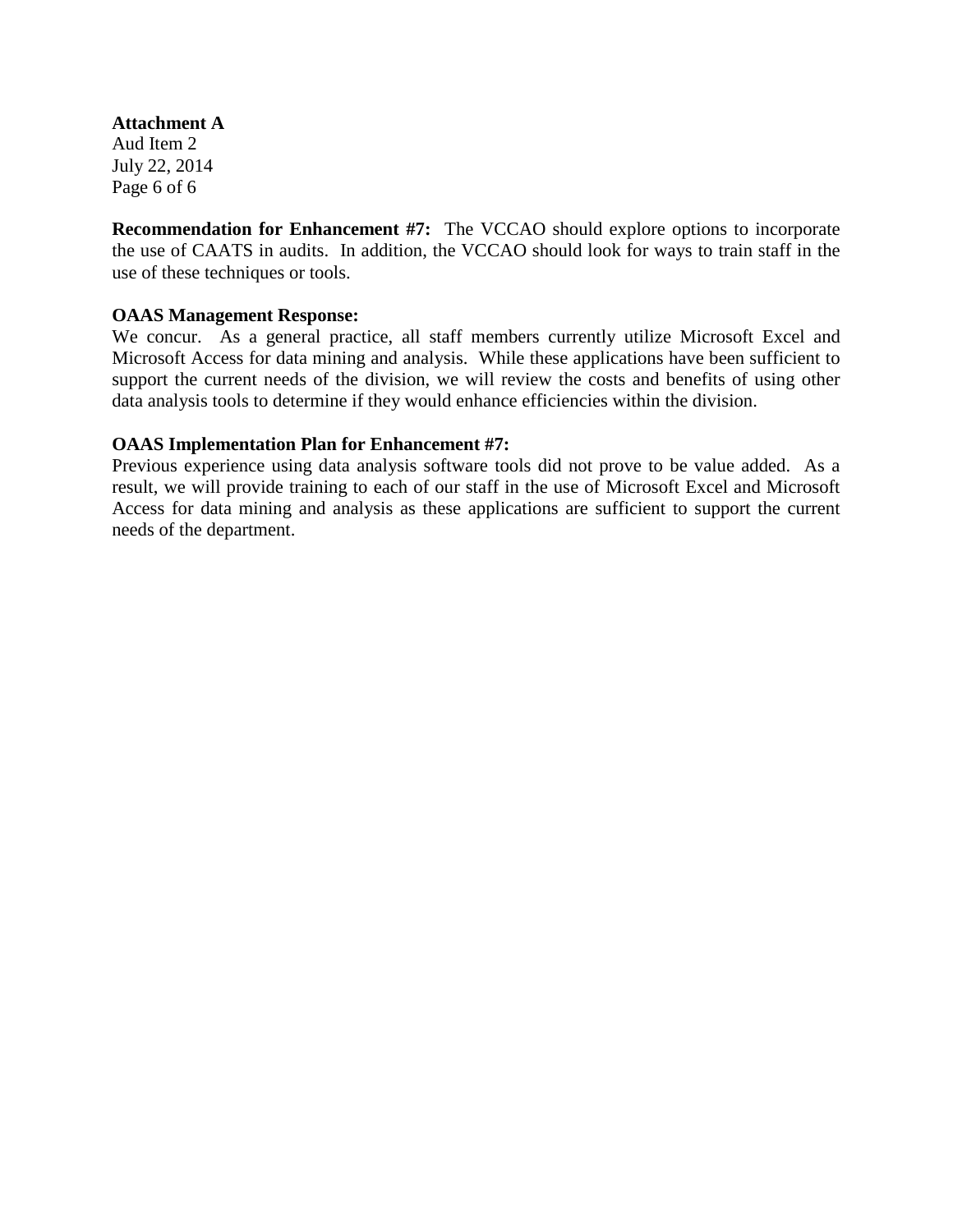**Action Item** Agenda Item 3 July 22, 2014 Page 1 of 2

#### **COMMITTEE ON AUDIT**

# **Review and Approval of the California State University External Auditor**

#### **Presentation By**

George V. Ashkar Assistant Vice Chancellor/Controller Financial Services

#### **Summary**

This item requests the California State University Board of Trustees to approve the selection of KPMG as the audit firm to provide a variety of audit functions for five fiscal years, beginning July 1, 2014 and ending June 30, 2019, with optional one-year extensions for up to three additional years, and to authorize the chancellor, or his designees, to finalize negotiations for a master service contract with said firm.

# **Background**

In January, the California State University posted a Request for Proposal (RFP) to solicit proposals from qualified independent public accounting firms for the purposes of establishing a CSU master service contract for the performance of a variety of audit functions for five fiscal years, beginning July 1, 2014 and ending June 30, 2019, with optional one-year extensions for up to three additional years. The firm or firms awarded would also perform optional tasks or optional services for individual campuses on an as-requested basis in accordance with the provisions of the RFP and any subsequent contract.

Three audit firms (Grant Thornton, KPMG, and PricewaterhouseCoopers) submitted proposals in response to the RFP, which were carefully analyzed in Phase I of the process by the evaluation team based on the criteria specified in the RFP, consisting of:

- the firm's experience, organizational resources, and sustainability;
- qualification and experience of the proposer's project team;
- work plan and methodology;
- technical experience;
- overall capability, stability, size, and structure of the firm.